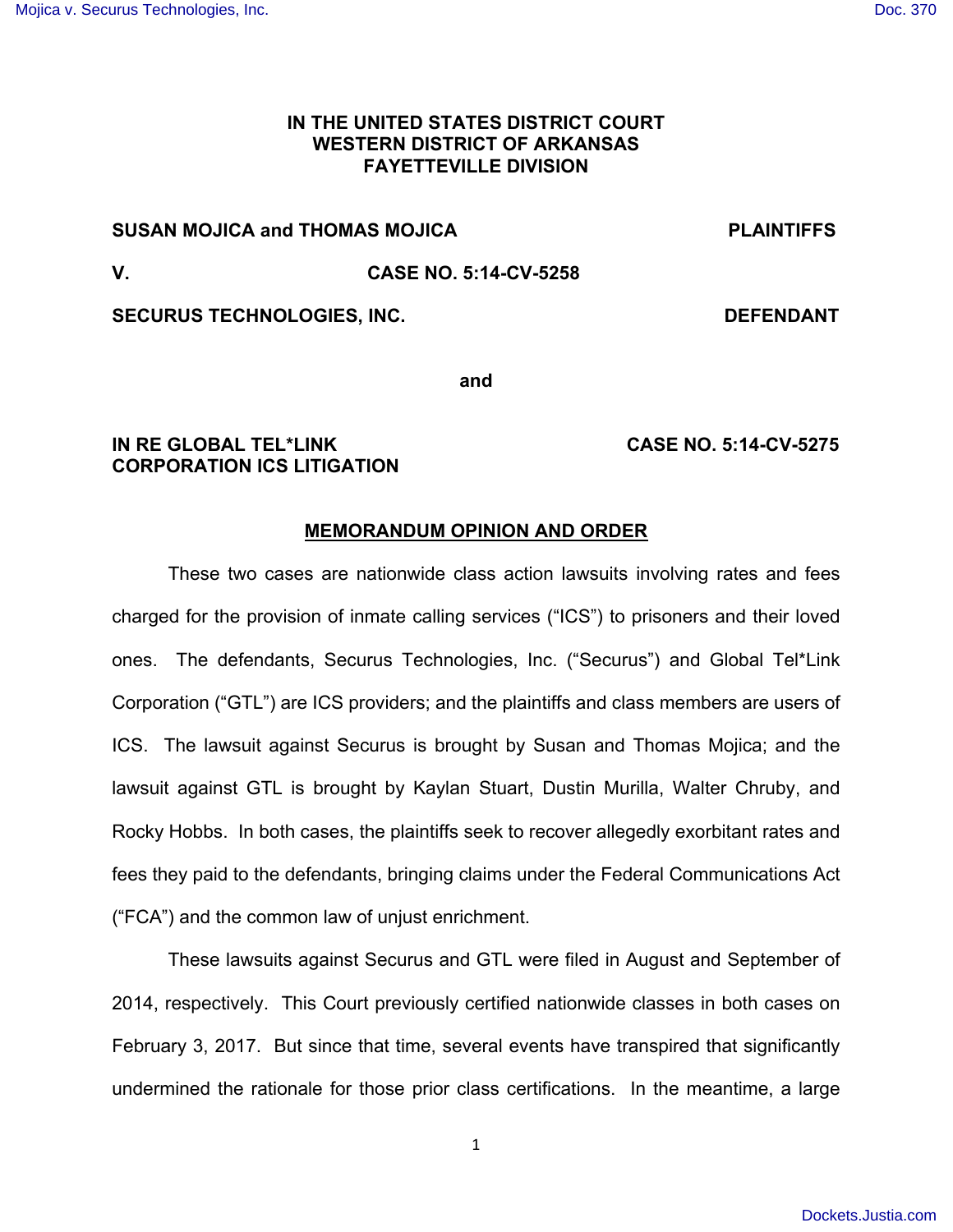number of motions has been filed in both of these cases. In this Opinion and Order, the Court will rule on all such pending motions that request class decertification, summary judgment, or primary jurisdiction referral. As a consequence of those rulings, both nationwide classes will be decertified, and the named plaintiffs' individual claims in both cases will be dismissed with prejudice.

#### **I. BACKGROUND**

 In February 2000, a woman named Martha Wright, along with other similarly situated individuals, filed a class action complaint in the United States District Court for the District of Columbia against a variety of defendants (including those named in the instant cases). The plaintiffs in that lawsuit alleged that various telephone companies entered into exclusive agreements to provide ICS at correctional facilities throughout the United States and exploited those monopolies by charging unjust and unreasonable rates for inmate phone calls in violation of the FCA, thereby unjustly enriching themselves. See Case No. 5:14-cv-5258, Doc. 36, p. 2; Case No. 5:14-cv-5275, Doc. 29, p. 2. In 2001, the Wright lawsuit was stayed, pending the resolution of related proceedings before the Federal Communications Commission ("FCC"). See id. Twelve years later, in September 2013, the FCC instituted an interim regulatory scheme designed to prospectively curb the practices complained of in the Wright lawsuit. See Case No. 5:14-cv-5258, Doc. 36, p. 3; Case No. 5:14-cv-5275, Doc. 29, p. 3.

 As noted above, these two lawsuits were filed in this Court the following year, in 2014. But importantly, the two instant lawsuits are not the only lawsuits that were filed in this Court against these defendants regarding ICS. The instant lawsuits are concerned solely with rates and fees associated with *interstate calls*. But after these two lawsuits

ヲ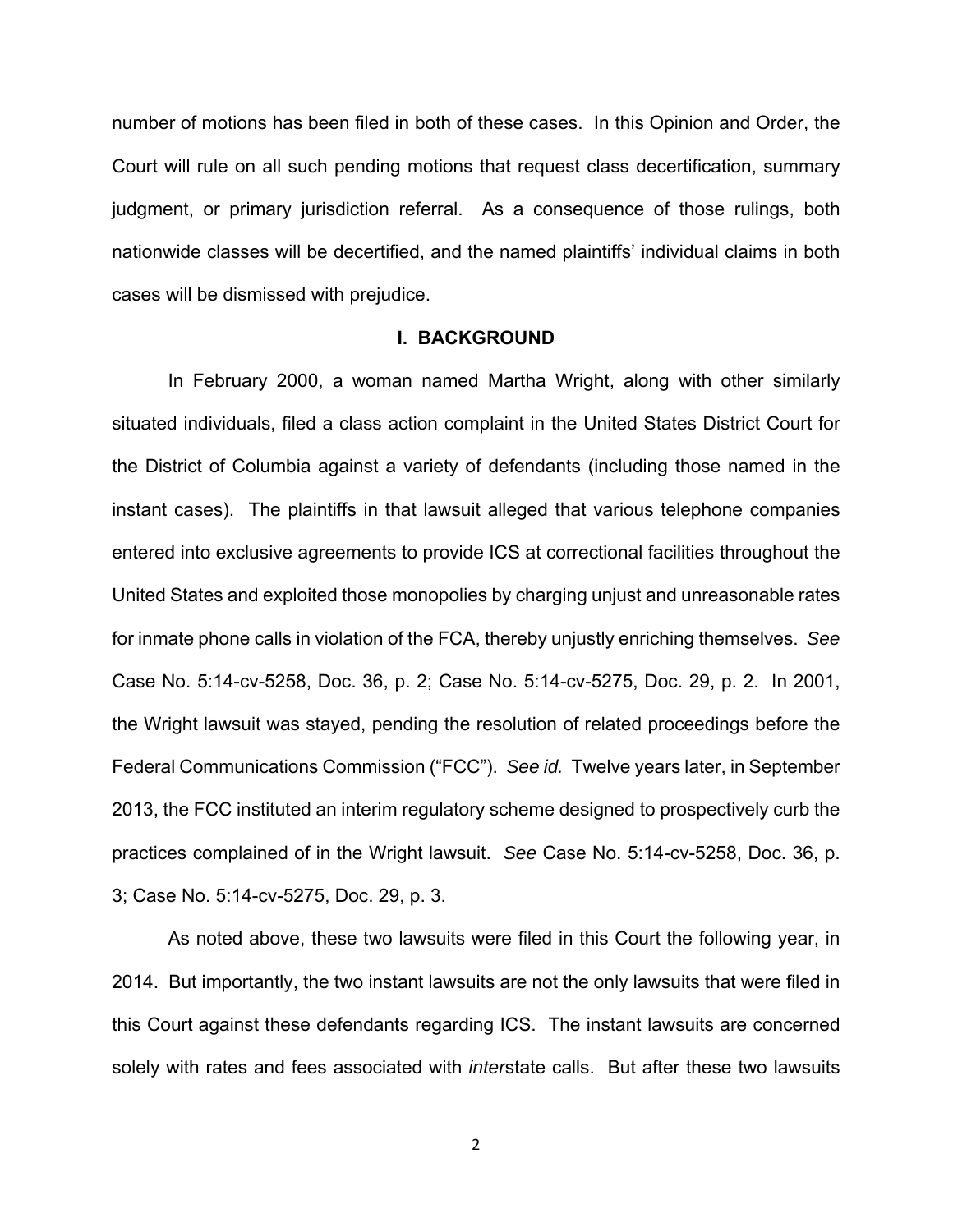were filed, two other lawsuits dealing only with *intra*state calls were filed in this Court: one against GTL in June 2015, see Chruby et al. v. Global Tel\*Link Corp., Case No. 5:15-cv-1536, and one against Securus in January 2017, see Antoon v. Securus Techs., Inc., Case No. 5:17-cv-5008.

 In 2015, the FCC entered a Second Report and Order and Third Further Notice of Proposed Rulemaking In the Matter of Rates for Interstate Inmate Calling Services, 30 FCC Rcd. 12763 (2015) ("Second Report and Order"), that imposed caps on the amounts that ICS providers could charge consumers in calling rates and ancillary fees. As noted above, on February 3, 2017, this Court entered orders in the two instant cases, certifying nationwide classes on the plaintiffs' claims under the FCA for unjust and unreasonable calling rates and deposit fees on prepaid accounts, along with multi-state subclasses on the plaintiffs' claims under state common law for unjust enrichment from calling rates. The plaintiffs' theory of liability for class certification depended on the proposition that "site commissions," which the defendants would pay to states in order to obtain ICS contracts, were not legitimate costs of business, and that it was unjust and unreasonable for the defendants to recoup site commissions from the class members through inflated calling rates and deposit fees.

However, four months later in the case of Global Tel\*Link v. FCC, 866 F.3d 397 (D.C. Cir. 2017), the United States Court of Appeals for the D.C. Circuit reversed and remanded the Second Report and Order in part on the grounds that site commissions are legitimate costs of business when they are a condition precedent to obtaining ICS contracts. Then, five months after that, this Court entered an order denying certification of an Arkansas unjust enrichment class in the intrastate case of Chruby, Case No. 5:15-

ン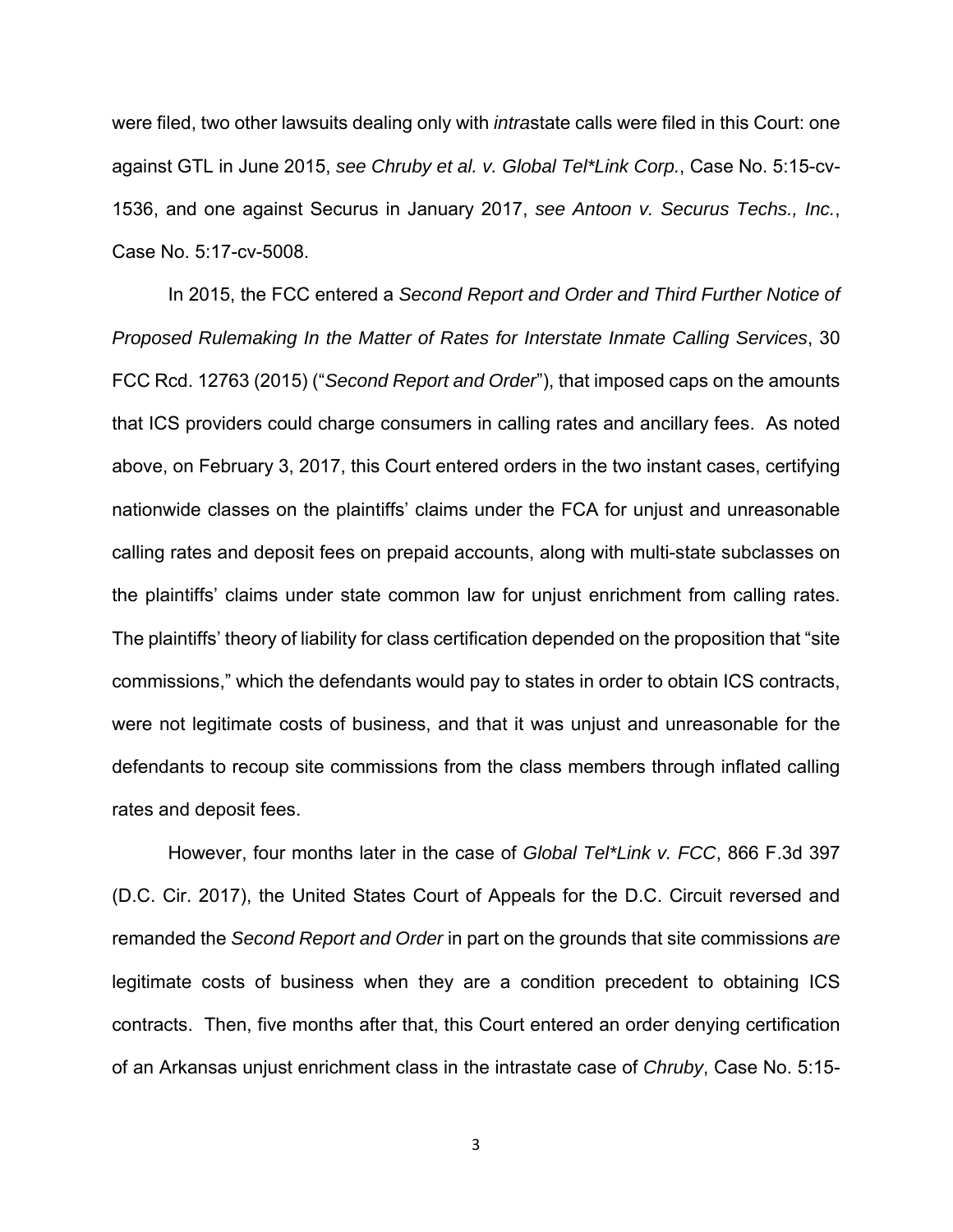cv-1536, and suggested that its reasons for doing so might also warrant decertification of the unjust-enrichment classes in the instant two interstate cases of Mojica v. Securus Techs., Inc., Case No. 5:14-cv-5258, and In re Global Tel\*Link Corp. ICS Litig., Case No. 5:14-cv-5275 ("In re GTL"). Now, nine months and several stays later, the Court finally takes up the issues in these two cases that were foreshadowed by the D.C. Circuit opinion and this Court's denial of class certification in Chruby. The discussion that follows will begin with the issue of decertification, in conjunction with the plaintiffs' pending requests for primary jurisdiction referral to the  $\text{FCC}.^1$  Then, the Court will turn to the parties' pending requests for summary judgment.

# **II. DISCUSSION**

# **A. DECERTIFICATION AND PRIMARY JURISDICTION**

The Court has previously explained the legal standard for primary jurisdiction

referral as follows:

The doctrine of primary jurisdiction is a common-law doctrine that "allows a district court to refer a matter to the appropriate administrative agency for a ruling in the first instance, even when the matter is initially cognizable by the district court." Access Telecomm. v. Southwestern Bell Telephone Co., 137 F.3d 605, 608 (8th Cir. 1998). The doctrine "applies where a claim is originally cognizable in the courts, and comes into play whenever enforcement of the claim requires the resolution of issues which, under a regulatory scheme, have been placed within the special competence of an administrative body." Alpharma, Inc. v. Pennfield Oil Co., 411 F.3d 934, 938 (8th Cir. 2005) (internal quotation marks omitted).

"The contours of primary jurisdiction are not fixed by a precise formula." Id. Primary jurisdiction is typically invoked to make use of agency expertise, or to promote uniformity and consistency within the particular field of regulation. Access Telecomm., 137 F.3d at 608. The doctrine of primary jurisdiction "is to be 'invoked sparingly, as it often results in added expense

<sup>&</sup>lt;sup>1</sup> Securus previously filed a motion for primary jurisdiction referral in *Mojica* at Doc. 200, but it subsequently indicated it wishes to withdraw that motion. See Mojica, Case No. 5:14-cv-5258, Doc. 340.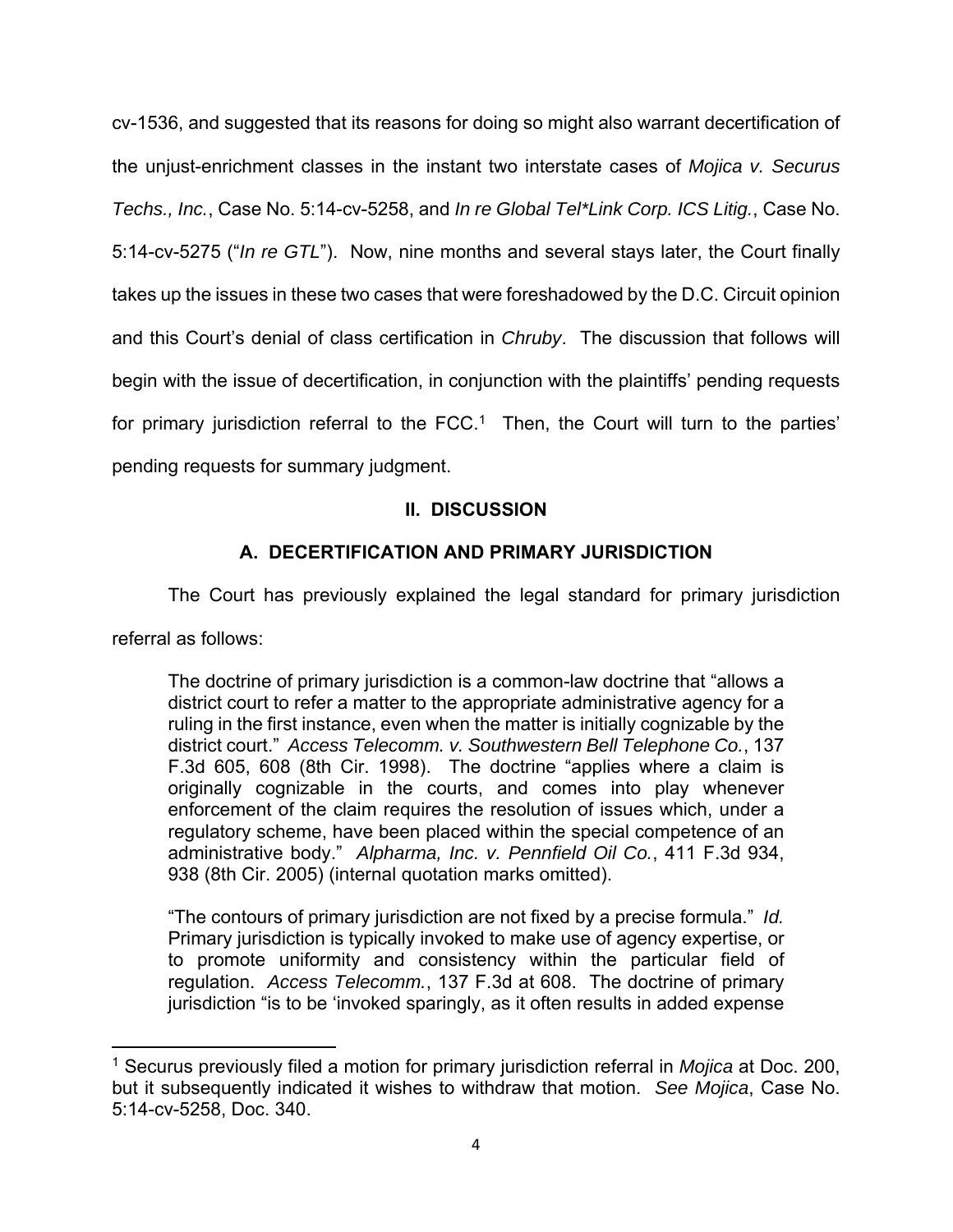and delay.'" Alpharma, Inc., 411 F.3d at 938. However, "[c]ourts have consistently held that claims of unjust and unreasonable practices under 47 U.S.C. § 201(b) fall within the primary jurisdiction of the FCC." Scott v. Pub. Comm. Servs., 2012 WL 381780, at \*3 (E.D. Mo. Feb. 6, 2012).

Mojica, 2015 WL 429997, at \*2–\*3 (W.D. Ark. Jan. 9, 2015).

 The Court has also previously described the legal standard for class certification, of which the parties are of course all well aware—under Rule 23, certifying a class action requires a two-step analysis, the first step of which considers whether the requirements of numerosity, commonality, typicality, and fair and adequate representation are satisfied, and the second step of which determines whether the requirements of predominance and superiority are satisfied. See In re GTL, 2017 WL 471571, at \*3 (Feb. 3, 2017). However, "[a]n order that grants . . . class certification may be altered or amended before final judgment," Fed. R. Civ. P. 23(c)(1)(C), and the Court has a continuing duty to assure compliance with Rule 23 after certification, see Hervey v. City of Little Rock, 787 F.2d 1223, 1227 (8th Cir. 1986). And while the party seeking class certification bears the burden of showing that Rule 23's requirements are satisfied when it is initially sought, see Wal-Mart Stores, Inc. v. Dukes, 564 U.S. 338, 350 (2011), a party moving for decertification typically bears "a more onerous burden" of showing decertification is warranted when "the initial certification decision was carefully considered and made after certification-related discovery," as was the case here. See Day v. Celadon Trucking Servs., Inc., 827 F.3d 817, 832 & n.9 (8th Cir. 2016). Nevertheless, a district court "has the discretion to decertify a class by amending the order granting the certification if the court finds that certification should not have been granted or is no longer appropriate." East Maine Baptist Church v. Union Planters Bank, N.A., 244 F.R.D. 538, 541 (E.D. Mo.

ヵ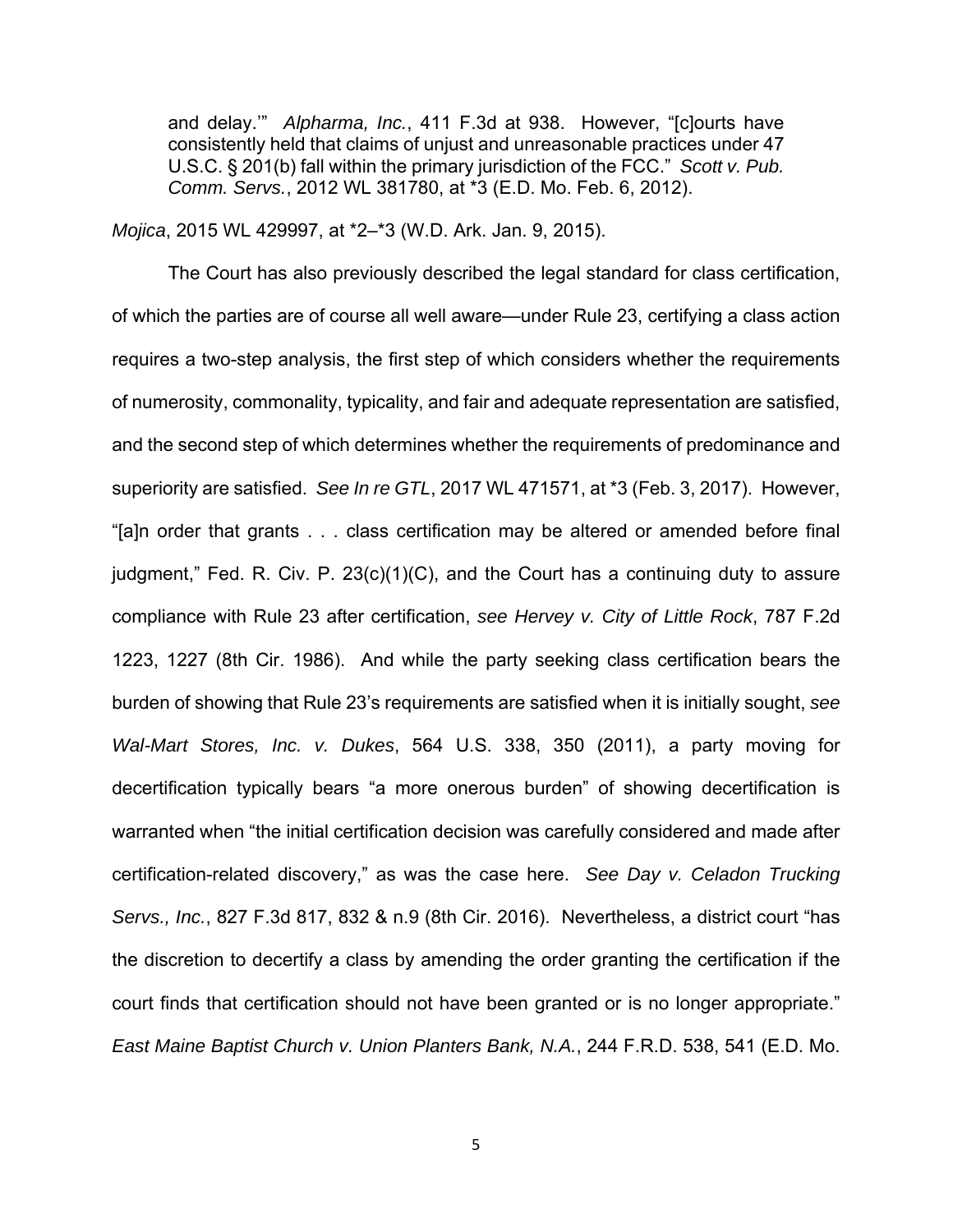2007). "In considering a defendant's motion for decertification, the Court follows the legal standard required for class certification." Id.

 Below, the Court will first consider the nationwide classes that were certified on the FCA claims, beginning with the claims for unjust and unreasonable calling rates, and then turning to the claims for unjust and unreasonable deposit fees. Then, the Court will take up the multi-state subclasses that were certified on the unjust enrichment state law claims.

### **1. FCA Claims**

#### **a. Calling Rates**

 In early February 2017, this Court certified nationwide classes in both Mojica and In re GTL on the plaintiffs' claims under the FCA for unjust and unreasonable ICS rates. In both cases, the plaintiffs advanced a theory of liability under which the proposed class members would all recover the portion of their ICS rates constituting the costs of site commissions that were passed along to consumers. Both defendants opposed class certification in part (and primarily) on the grounds that "it is not necessarily or per se unreasonable . . . to pass along the cost of site commissions to the consumers of . . . [ICS]," see Mojica, 2017 WL 470910, at \*7 (W.D. Ark. Feb. 3, 2017), and that such a "onesize-fits-all theory is untenable as a matter of law," see In re GTL, 2017 WL 471571, at \*6 (W.D. Ark. Feb. 3, 2017). The Court granted class certification over these objections because regardless of whether the plaintiffs' theory of liability would ultimately prove correct, it did not appear at that time to be obviously foreclosed by any binding legal authority and it posed common questions of fact and law that predominated over individual ones. See Mojica, 2017 WL 470910, at \*7 (W.D. Ark. Feb. 3, 2017); In re GTL,

ヶ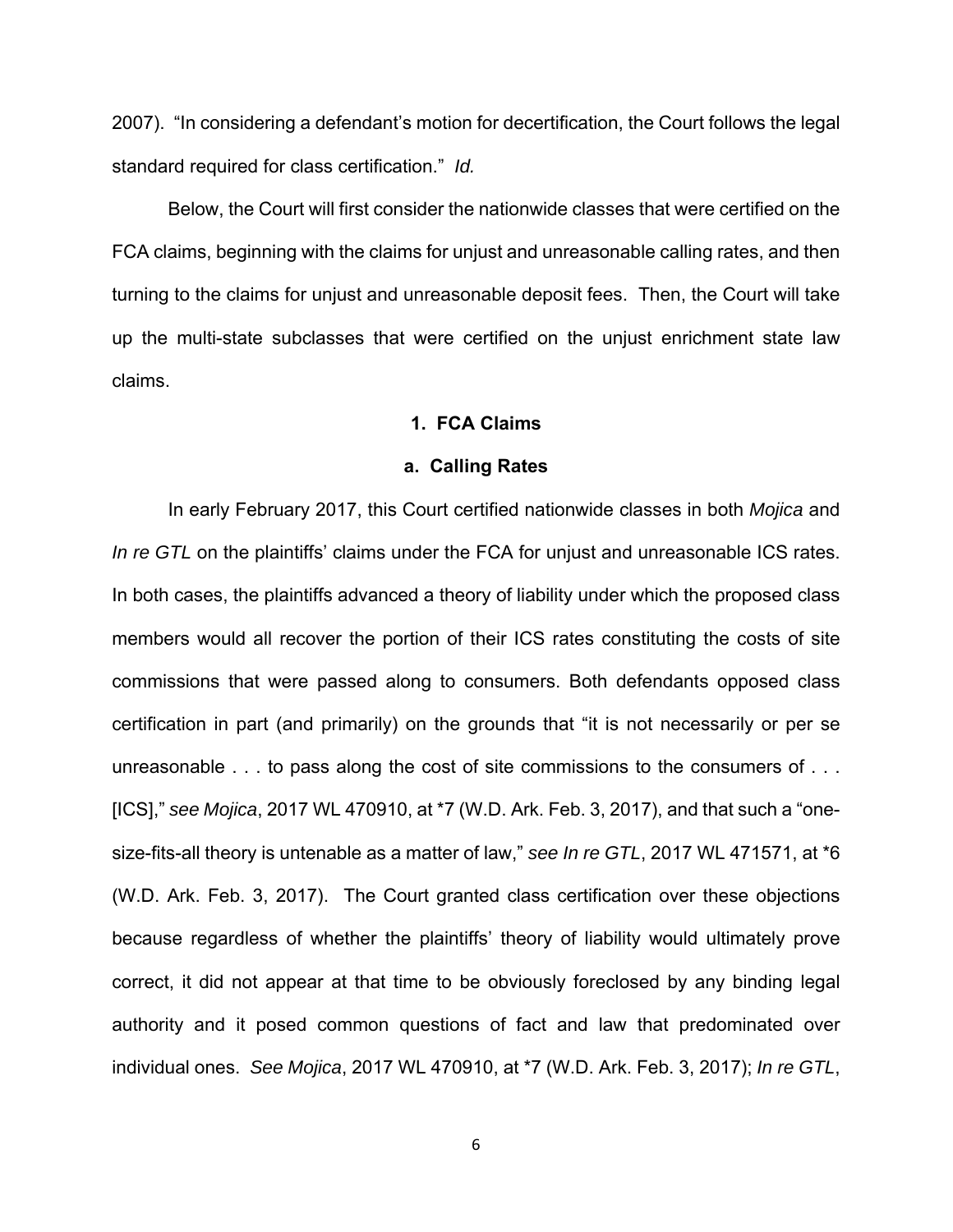2017 WL 471571, at \*6 (W.D. Ark. Feb. 3, 2017). However, the Court also observed that if the defendants ultimately prevailed on the issue of whether it was per se unreasonable to pass the cost of site commissions on to consumers, then that might cause common issues no longer to predominate and therefore warrant decertifying the classes. See Mojica, 2017 WL 470910, at \*7 (W.D. Ark. Feb. 3, 2017); In re GTL, 2017 WL 471571, at \*6 (W.D. Ark. Feb. 3, 2017).

 Four months later, on appellate review of the FCC's Second Report and Order, which had excluded site commission payments from the costs used to set ICS rate caps, the D.C. Circuit vacated those rate caps and remanded to the FCC for further factfinding and rulemaking. In so doing, the D.C. Circuit held that the FCC had acted arbitrarily and capriciously by excluding site commissions from its calculus, observing that this "defies reasoned decisionmaking because site commissions obviously are costs of doing business incurred by ICS providers." Global Tel\*Link, 866 F.3d at 413. The D.C. Circuit went on to state that it "simply cannot comprehend the agency's reasoning," calling the exclusion of site commissions "hard to fathom," "implausible," and an action that "makes no sense." See id. The D.C. Circuit explained its holding as follows:

If agreeing to pay site commissions is a condition precedent to ICS providers offering their services, those commissions are related to the provision of ICS. And it does not matter that the states may use the commissions for purposes unrelated to the activities of correctional facilities. The ICS providers who are required to pay the site commissions as a condition of doing business have no control over the funds once they are paid. None of the other reasons offered by the Commission to justify the categorical exclusion of site commissions passes muster.

Id. (internal quotation marks and citations omitted). Furthermore, the D.C. Circuit observed that "the categorical exclusion of site commissions cannot be easily squared

Α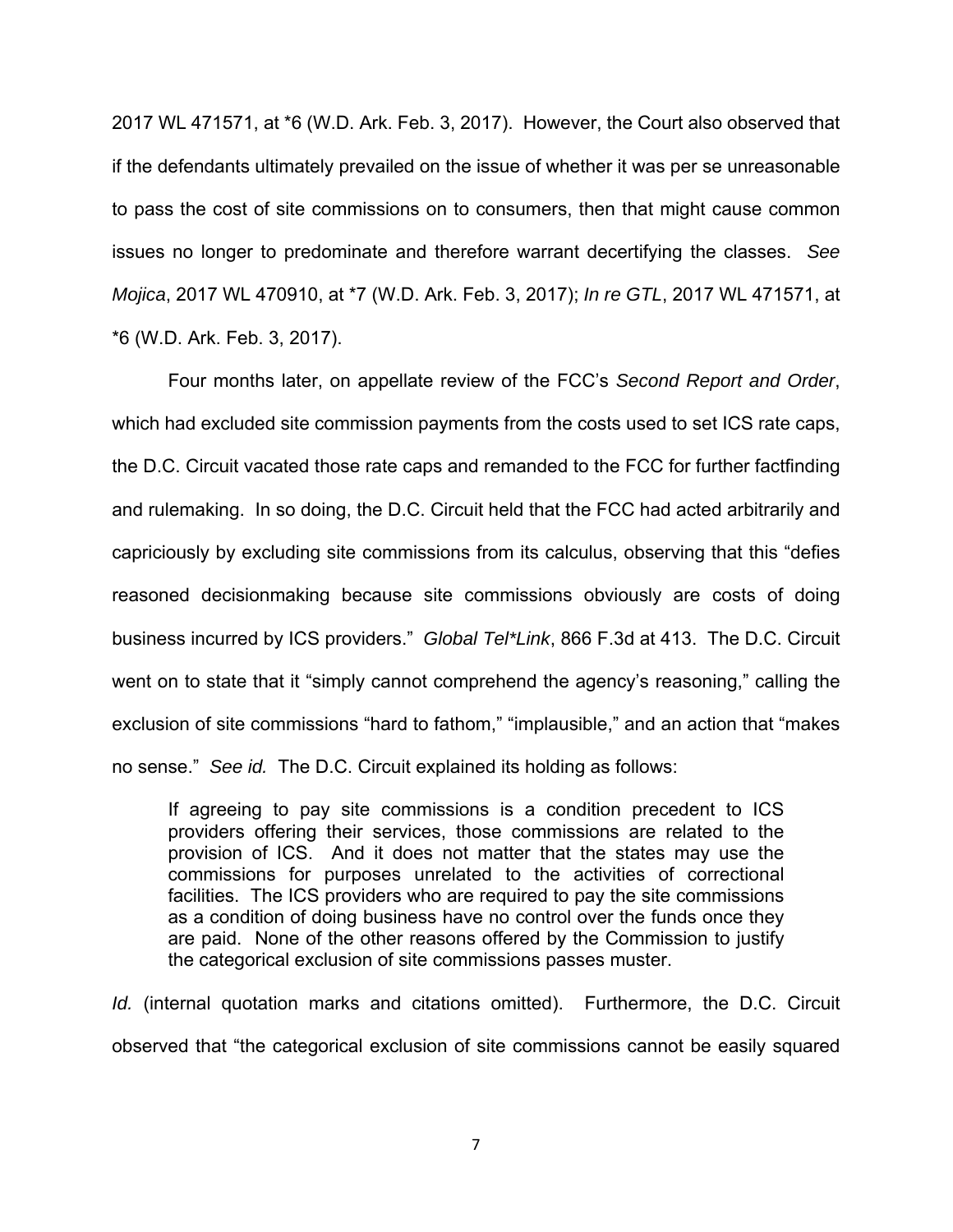with the requirements of [47 U.S.C.] § 276 and § 201" that payphone service providers be fairly compensated and that rates be just and reasonable. See id.

 The defendants contend that the June 2017 D.C. Circuit opinion requires decertifying the nationwide FCA classes with respect to the plaintiffs' claims for unjust and unreasonable phone rates. The plaintiffs disagree.

 The first order of business in resolving this point of contention is to determine the extent, if any, to which the D.C. Circuit opinion is binding on this Court. 28 U.S.C. § 2342(1) vests "exclusive jurisdiction" in "[t]he court of appeals (other than the United States Court of Appeals for the Federal Circuit)" to "enjoin, set aside, suspend (in whole or in part), or to determine the validity of . . . all final orders of the [FCC] made reviewable by section 402(a) of title 47." And when such appeals are lodged in multiple circuits, 28 U.S.C. § 2112 requires the multidistrict litigation panel to consolidate them into one circuit. Thus, the FCC is certainly bound by the D.C. Circuit's opinion, and it seems very likely that the Eighth Circuit would view it, at a minimum, as extremely persuasive authority to whatever extent it speaks to the issues in the instant cases. Cf. Aldens, Inc. v. Miller, 610 F.2d 538, 541 (8th Cir. 1979) ("Although we are not bound by another circuit's decision, we adhere to the policy that a sister circuit's reasoned decision deserves great weight and precedential value. As an appellate court, we strive to maintain uniformity in the law among the circuits, wherever reasoned analysis will allow, thus avoiding unnecessary burdens on the Supreme Court docket."). And at any rate, this Court may not issue an award under 47 U.S.C. § 207 that could not be issued by the FCC. See Global Crossing Telecomms., Inc. v. Metrophones Telecomms., Inc., 550 U.S. 45, 52–53 (2007). In light of the foregoing authorities, this Court believes it has a duty—whether required by law or

Β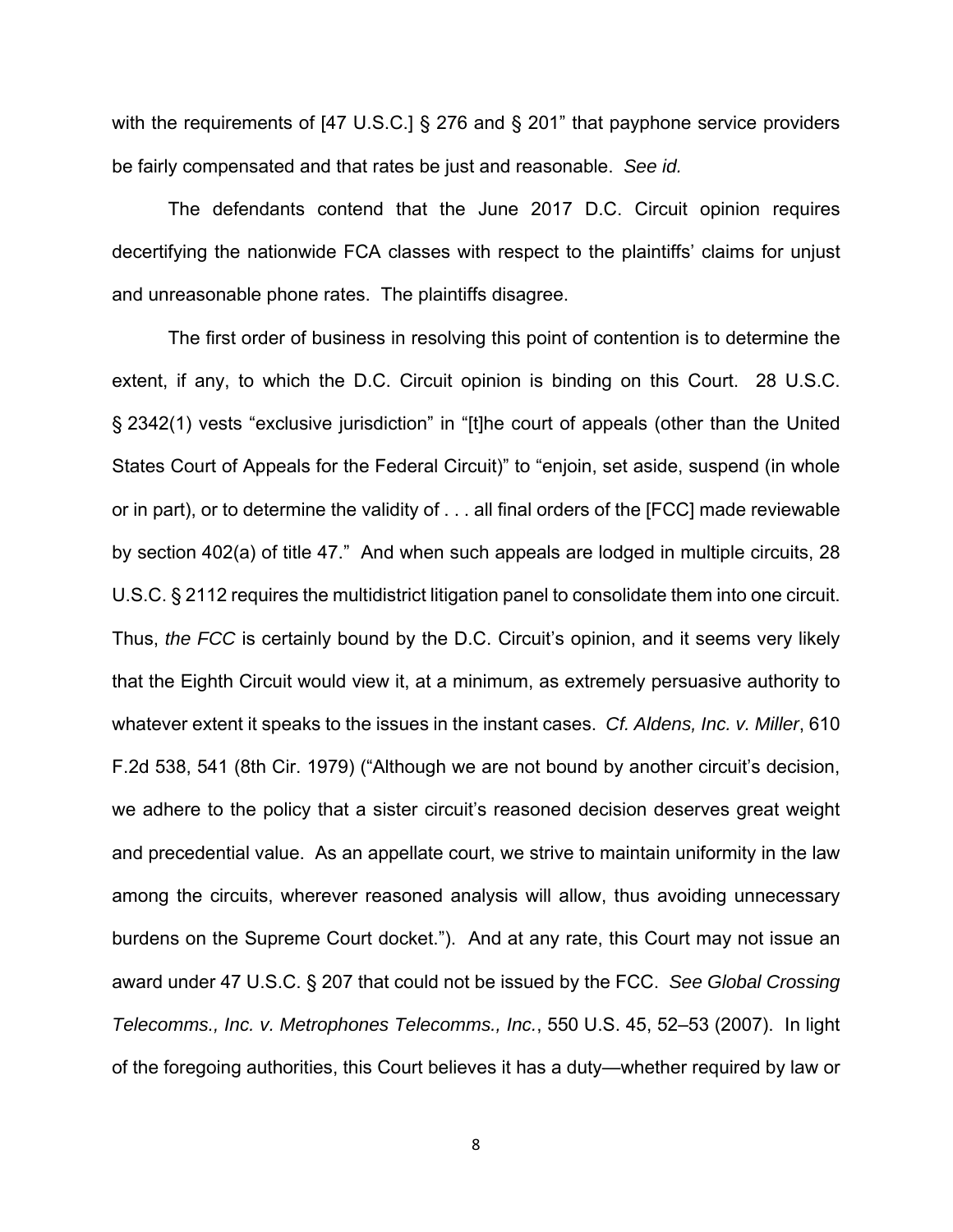mere prudence—to ensure that its rulings in the instant cases are not inconsistent with the laws that will govern any future rulemaking or adjudication in the matter of ICS rates that the FCC might undertake. And that means this Court's rulings in the instant cases should not conflict with the holdings in the D.C. Circuit opinion.

 A theory of recovery that would permit disgorgement of all site commissions that were passed on as costs to consumers would be flatly inconsistent with the D.C. Circuit opinion. The plaintiffs would distinguish the D.C. Circuit opinion from the instant cases, pointing out that the instant cases seek retroactive relief in the form of damages for past misconduct while the D.C. Circuit opinion concerns the arbitrary and capricious nature of a prospective rulemaking. But while this is a distinction that is technically correct, it seems to this Court that it splits an extremely thin hair and ignores the reasoning that undergirds the D.C. Circuit's holding. The plain fact of the matter is that the theory of liability under which the classes were certified would require this Court to do the very thing that the D.C. Circuit has prohibited the FCC from doing: assuming per se that site commissions are not a legitimate cost of doing business.

 Furthermore, no other theory of liability has been offered that would permit common issues to predominate without running afoul of the D.C. Circuit's reasoning, nor is this Court presently able to conceive of any. In the same opinion, the D.C. Circuit also held that it was arbitrary and capricious for the FCC to use industry-wide averages in setting rate caps, in part because "the record shows that regional variation, not efficiency accounts for cost discrepancies among providers." See Global Tel\*Link, 866 F.3d at 415. In other words, if this Court permits a nationwide class of plaintiffs to recover damages for unjust and unreasonable rates without regard to regional variation in costs, then it will

Γ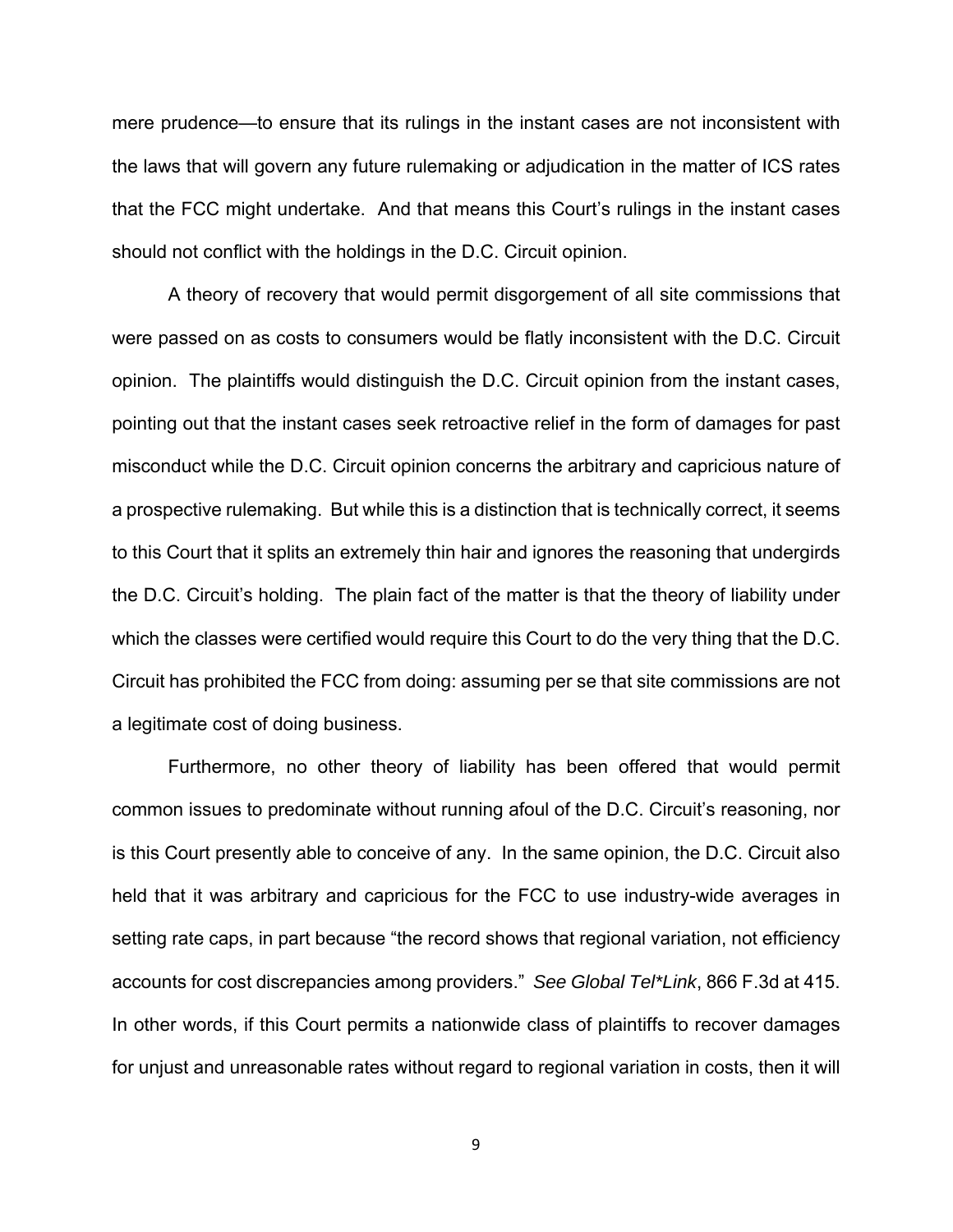be proceeding under a legal theory that the D.C. Circuit has held the FCA effectively

prohibits the FCC from employing when regulating this industry.

 The plaintiffs ask this Court to refer the following question to the FCC before decertifying the FCA classes' claims for ICS rates:

When adjudicating a claim that [a defendant]'s rates are unjust and unreasonable under the [FCA], what criteria should the Court consider in determining which portions of [that defendant]'s commission costs are directly related to providing inmate calling services?

See Case No. 5:14-cv-5258, Doc. 366, p. 1; Case No. 5:14-cv-5275, Doc. 196, p. 1. But this Court does not believe any guidance is needed from the FCC on this matter, because the D.C. Circuit has already clearly addressed it: "If agreeing to pay site commissions is a condition precedent to ICS providers offering their services, those commissions are related to the provision of ICS." Global Tel\*Link, 866 F.3d at 413 (internal quotation marks omitted).

 The FCA classes will be decertified with respect to claims for unjust and unreasonable calling rates because, in light of the D.C. Circuit opinion, common issues no longer predominate over individual ones. The matter will not be referred to the FCC for additional guidance or clarification, because none is needed.

#### **b. Deposit Fees**

 The defendants argue that the D.C. Circuit's June 2017 opinion also requires decertification of the FCA classes with respect to claims for unjust and unreasonable deposit fees. In addition to capping ICS rates, the FCC order that the D.C. Circuit reviewed in that opinion had also limited and capped the types and amounts of ancillary fees that ICS providers could impose on users of ICS. On appeal, the petitioners challenged the FCC's authority under the FCA to regulate ancillary fees generally, as well

10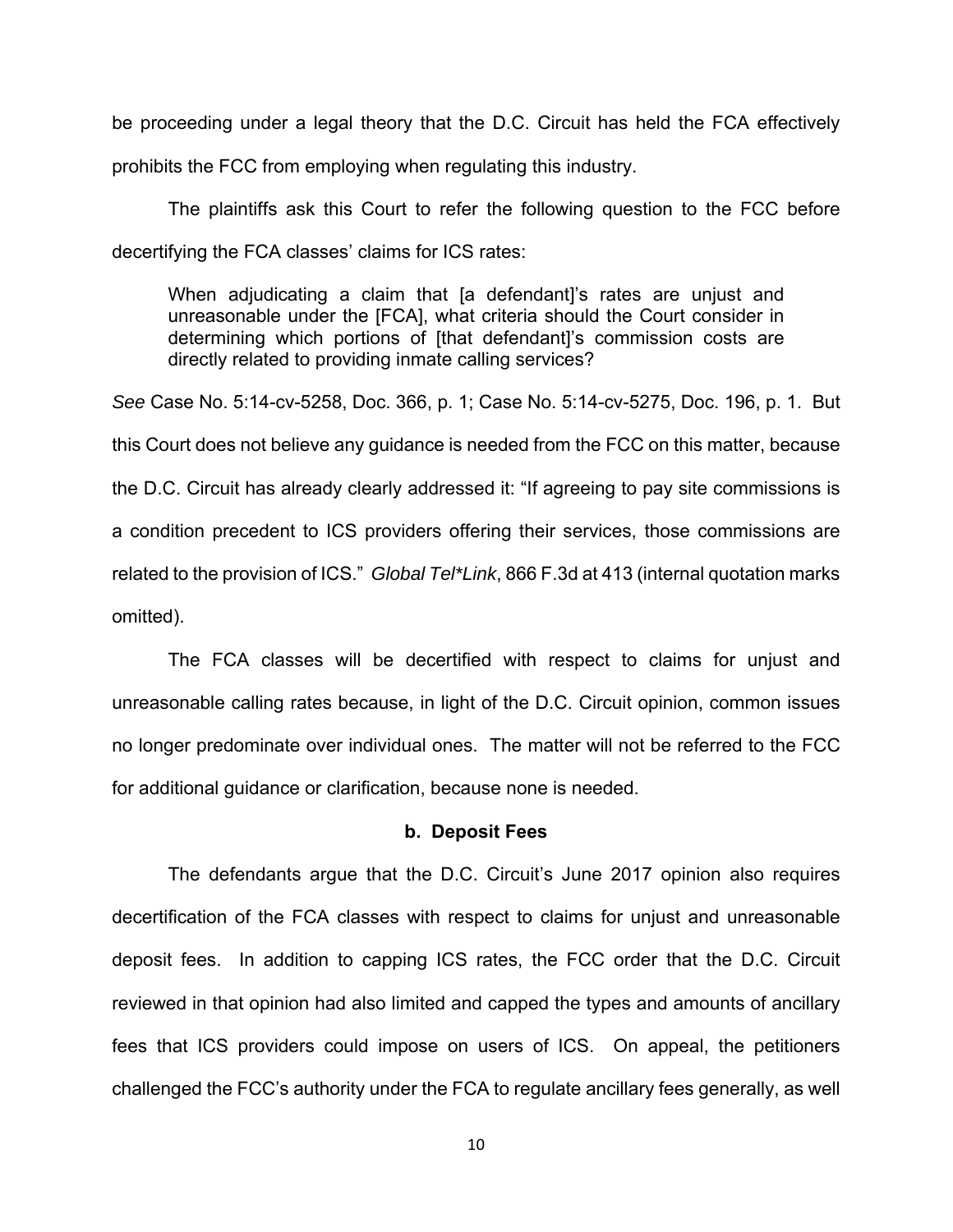as its authority to regulate intrastate ancillary fees in particular. The D.C. Circuit accepted

in part and rejected in part these challenges, holding:

Contrary to Petitioners' contentions, the Order's imposition of ancillary fee caps in connection with *interstate* calls is justified. The [FCC] has plenary authority to regulate interstate rates under [47 U.S.C.] § 201(b), including "practices . . . for and in connection with" interstate calls. The Order explains that ICS providers use ancillary fees as a loophole in avoiding per-minute rate caps. Furthermore, ancillary fees for interstate calls satisfy the test of the  $[FCC]$ 's authority under § 201(b) as they are "in connection with" interstate calls. However, these considerations do not fully answer the question whether the disputed imposition of ancillary fee caps is permissible.

As noted above, we have found that, on the record in this case, the Order's imposition of intrastate rate caps fails review under § 276. Therefore, we likewise hold that the FCC had no authority to impose ancillary fee caps with respect to intrastate calls. However, we cannot discern from the record whether ancillary fees can be segregated between interstate and intrastate calls. We are therefore obliged to remand the matter to the FCC for further consideration.

Global Tel\*Link, 866 F.3d at 415 (internal citation omitted) (emphasis in original).

 In other words, the FCC may cap ancillary fees with respect to interstate calls, but only to the extent that they can be segregated from those for intrastate calls. The defendants argue that the plaintiffs have failed to propose a methodology for doing this that would satisfy Rule 23(b)(3)'s requirement that common questions of fact predominate over individual ones. This Court agrees with the defendants.

 The prepaid accounts into which ICS users make credit-card deposits are not themselves segregated between interstate and intrastate calls; an ICS user may pay for interstate and instrastate calls from the same prepaid account. For prepaid accounts that have been used to pay only for interstate calls or only for intrastate calls, it is of course a very simple matter to determine that the deposit fees associated with that account were assessed in connection with the only type of call that was paid by that account, whether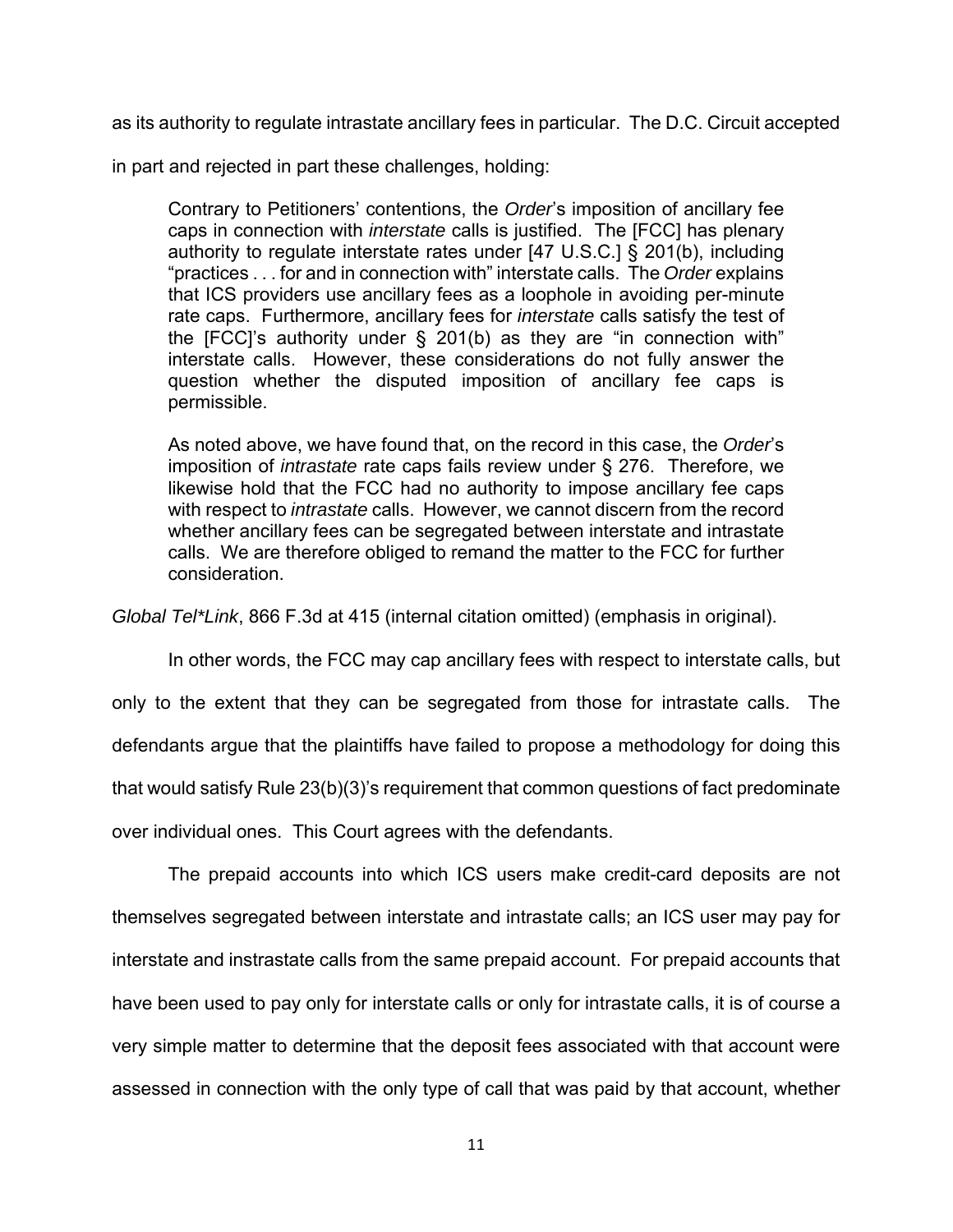inter- or intrastate. But for the many prepaid accounts that have been used to pay for both inter- and intrastate calls, the task is not so simple.

 The methodology proposed by the plaintiffs for segregating interstate deposit fees from intrastate deposit fees on such mixed-use accounts is simply to determine the percentage of calling charges on that account that were associated with interstate calls, and then to assume that an identical percentage of the deposit fees on that account were associated with interstate calls. See Case No. 5:14-cv-5258, Doc. 143-1, p. 8; Case No. 5:14-cv-5275, Doc. 116-1, p. 5. But although this is a simple and workable method, it is not at all clear to the Court that it is an economically or legally viable one.

 Take the hypothetical example of a prepaid account that was funded once, incurring a deposit fee of \$5, and that was subsequently used to pay for only two calls: one \$4 interstate call, and one \$6 intrastate call. Under the plaintiffs' methodology, \$2 of the deposit fee is associated with the interstate call, and the remaining \$3 of the deposit fee is associated with the intrastate call. But the plaintiffs do not explain why the allocation should be based on revenue from calls rather than on calls themselves. Why not associate \$2.50 of the deposit fee with the one interstate call and the remaining \$2.50 of the deposit fee with the one intrastate call? Or still yet, why associate any of the deposit fee at all with the interstate call if the accountholder would have paid the same deposit fee to make the intrastate call even if the interstate call had never been made? After all, since the D.C. Circuit held that the FCC may not cap ancillary fees associated with intrastate calls, it would seem the FCA presents no obstacle to doing so.

 At bottom, the D.C. Circuit's opinion held that the FCC "has no authority" to regulate ancillary fees except to the extent those for interstate calls "can be segregated"

ヱヲ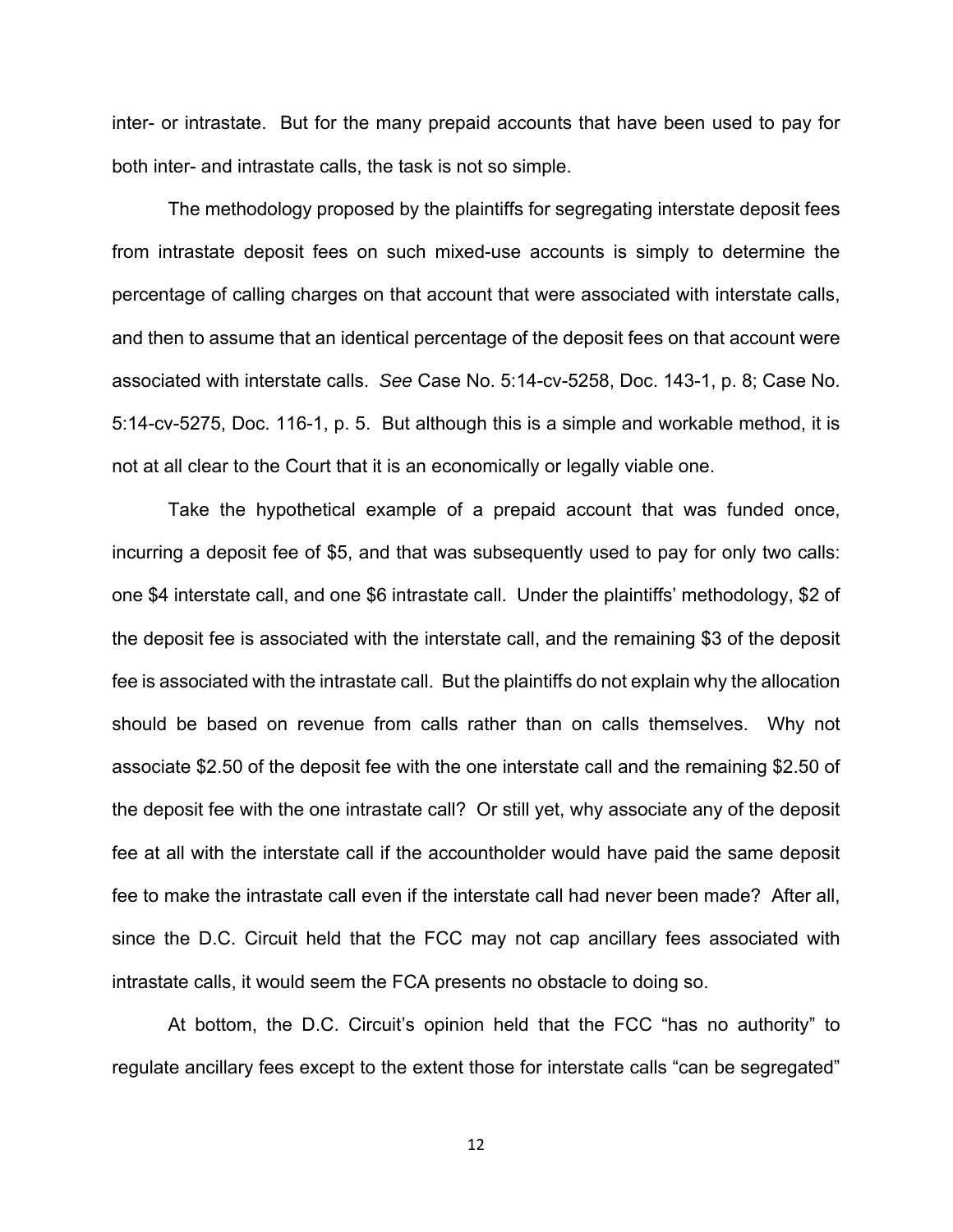from intrastate calls. See Global Tel\*Link, 866 F.3d at 415. And 47 U.S.C. § 207 does not provide a private right of action for injuries that the FCC lacks authority to regulate under 47 U.S.C. § 201(b). See Global Crossing Telecomms., Inc., 550 U.S. at 52–53. Yet, the FCA class that was previously certified on the issue of deposit fees contains a large number of class members whose deposit fees for interstate calls cannot be segregated from their deposit fees for intrastate calls, and who therefore lack a private right of action. However, this problem cannot simply be remedied by redefining the class to exclude all holders of mixed-use accounts. For example, consider a different hypothetical account in which only two deposits were made: the first was used to pay only for interstate calls, and then after that deposit was completely exhausted, a second deposit was made and then used to pay only for intrastate calls. It would appear that this hypothetical class member's deposit fees can be segregated between interstate and intrastate calls.

 The plaintiffs ask this Court to refer the following question to the FCC before decertifying the FCA classes' claims for ICS rates:

What is the appropriate method for segregating interstate from intrastate ancillary fees so that the ancillary fees can be evaluated under the FCA?

See Case No. 5:14-cv-5258, Doc. 366, p. 1; Case No. 5:14-cv-5275, Doc. 196, p. 1. But the Court sees no reason to believe that the FCC's answer to this question would yield any workable solution to the problems of class-wide adjudication described above. The FCA classes will be decertified with respect to claims for unjust and unreasonable deposit fees because, in light of the D.C. Circuit opinion, common issues no longer predominate over individual ones. The matter will not be referred to the FCC for additional guidance or clarification.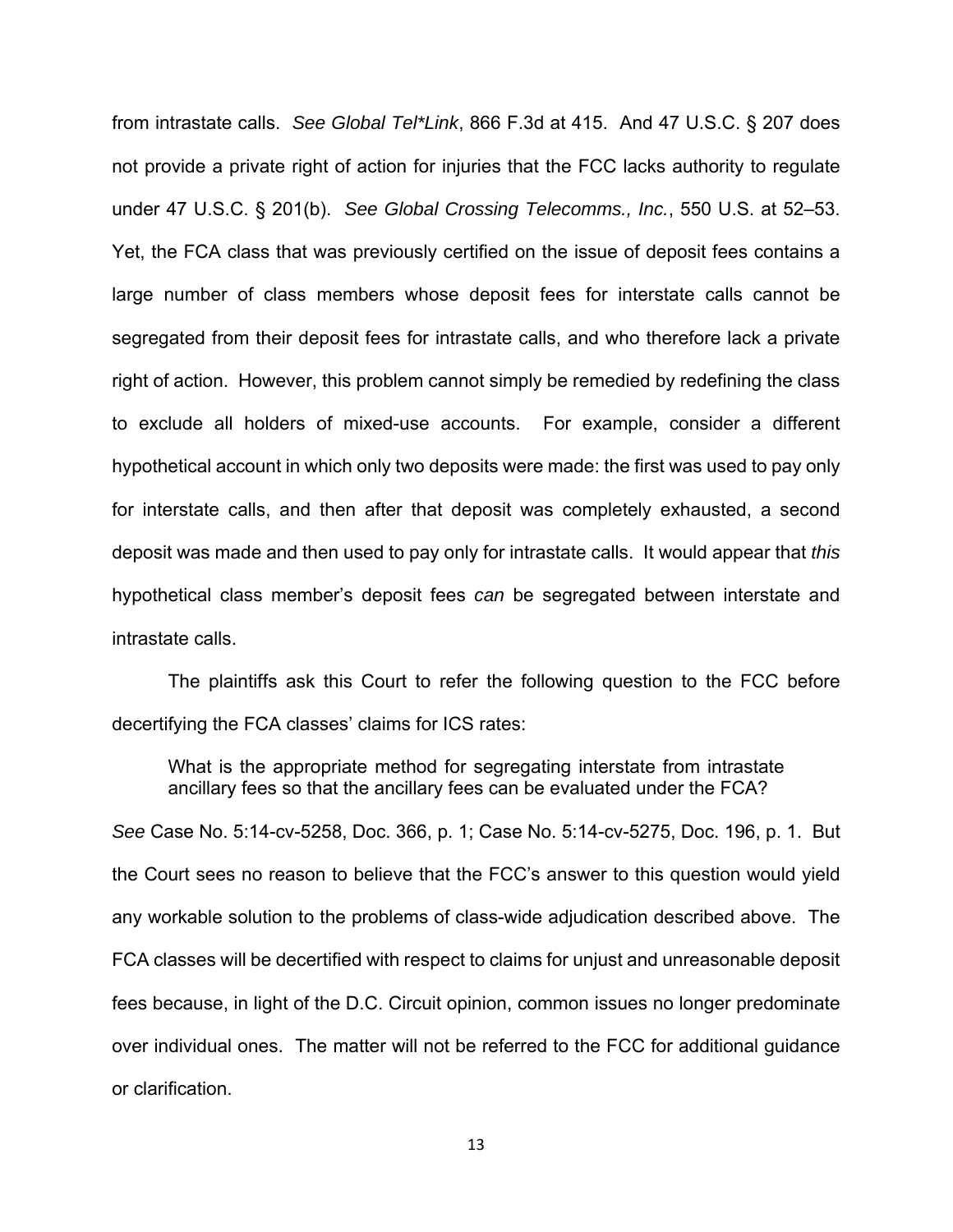#### **2. Unjust Enrichment Claims**

 In the intrastate case against GTL—Chruby, Case No. 5:15-cv-5136—this Court declined to certify a class on those plaintiffs' claims for unjust enrichment, on the grounds that the availability of a common-law defense called the "voluntary payment doctrine" prevented common issues from predominating over individual ones as required by Rule 23(b)(3). Observing that "[t]he voluntary payment doctrine holds that 'payments which are voluntarily made cannot be recovered except for payments made as a result of duress, fraud, mistake or failure of consideration,'" Chruby v. Global Tel\*Link Corp., 2017 WL 4320330, at \*7 (W.D. Ark. Sept. 28, 2017) (quoting Gautrau v. Long, 271 Ark. 394, 396 (Ark. Ct. App. 1980)), the Court noted that this was a defense "that GTL could assert against every single member of the proposed unjust enrichment classes," and that determining whether one of the exceptions to that defense (e.g., fraud, duress, mistake of fact, coercion, or extortion) applied to any given class member's claims "would be an inherently individualized inquiry"—indeed, "not only into each member's personal circumstances, but even into the particular circumstances surrounding each call," see id. at \*9 (emphasis in original). To illustrate this point, the Court proposed various hypothetical examples of inmates who, in some circumstances, might feel an enormous amount of psychological distress without using the ICS provided by GTL, but in other circumstances, may have felt relatively indifferent to whether ICS was available on a particular occasion but nevertheless used it simply because it was available and convenient. See id. When making its ruling, the Court "acknowledge[d] a certain inconsistency in outcome between its decisions to certify unjust enrichment classes in the interstate cases (particularly the GTL one) and its decision not to certify unjust enrichment

14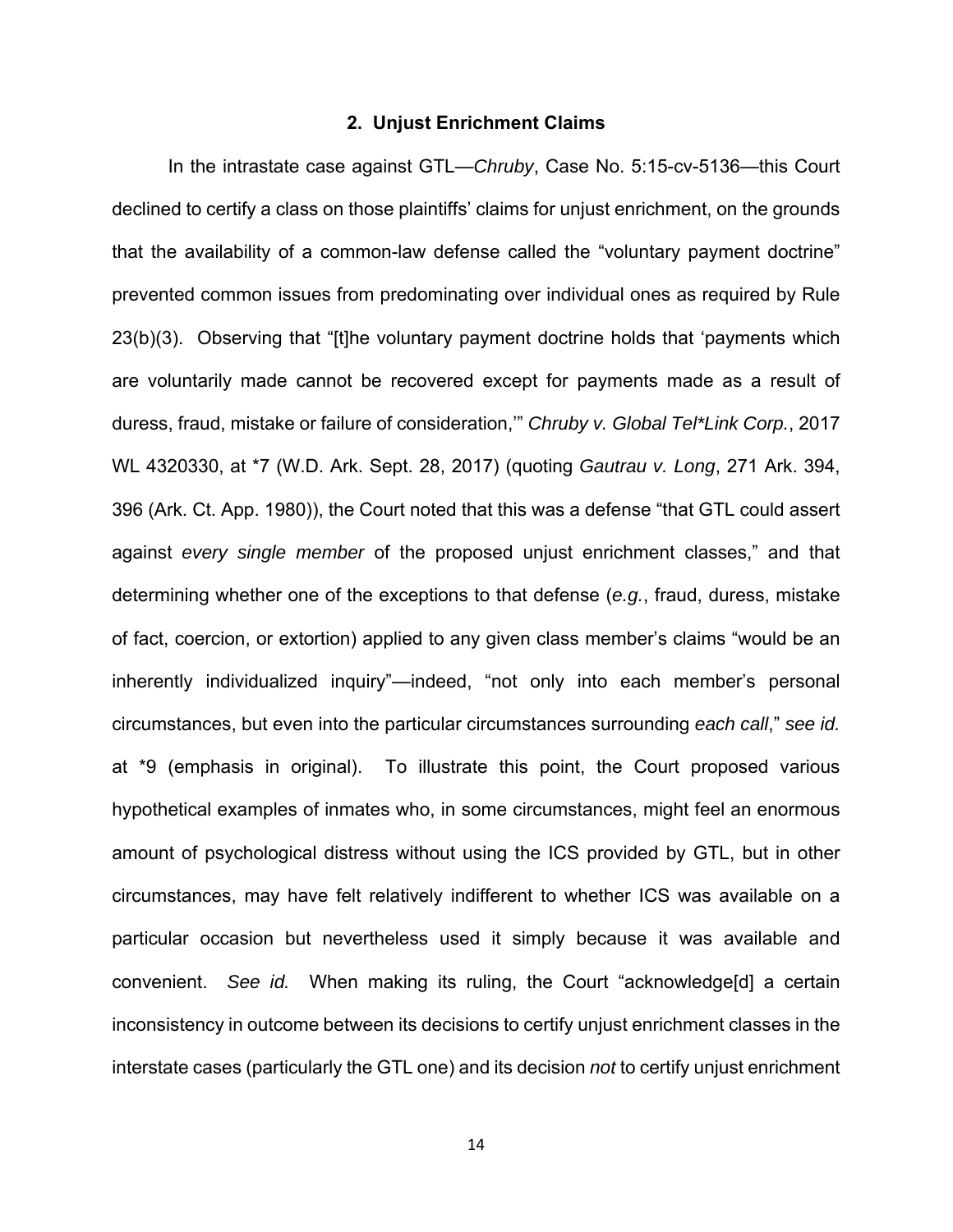classes in the instant case," but promised eventually to "take whatever measures are appropriate . . . to restore consistency to its rulings in these ICS cases." See Chruby v. Global Tel\*Link Corp., 2017 WL 4320330, at \*12 (W.D. Ark. Sept. 28, 2017).

 The Court presently believes that the same concerns informing its decision not to certify intrastate unjust enrichment classes warrant decertifying the interstate unjust enrichment classes in both *Mojica* and *In re GTL*. For any given phone call, it is impossible to know whether a class member's use of ICS on that occasion was voluntary or the product of, e.g., duress, without examining the particular circumstances surrounding that call, including the contents of the call itself. Surely a phone call between an inmate and his dying mother would defeat a voluntary-payment defense; but it seems unlikely the same could be said for a phone call between an inmate and a journalist made at the journalist's expense. The Court has little doubt that there are a great many calls that could defeat a voluntary-payment defense, but that is not the issue under Rule 23(b)(3); rather, the issue is whether this can be adjudicated without overwhelmingly individualized inquiry. The Court believes it cannot be, and that this means the unjust enrichment classes in these two interstate cases never should have been certified. Therefore, they will be decertified.

#### **B. SUMMARY JUDGMENT**

 The Court now turns to the motions for summary judgment that are pending on the named plaintiffs' individual claims. "The court shall grant summary judgment if the movant shows that there is no genuine dispute as to any material fact and the movant is entitled to judgment as a matter of law." Fed. R. Civ. P. 56(a). When, as here, cross-motions for summary judgment are filed, each motion should be reviewed in its own right, with each

ヱヵ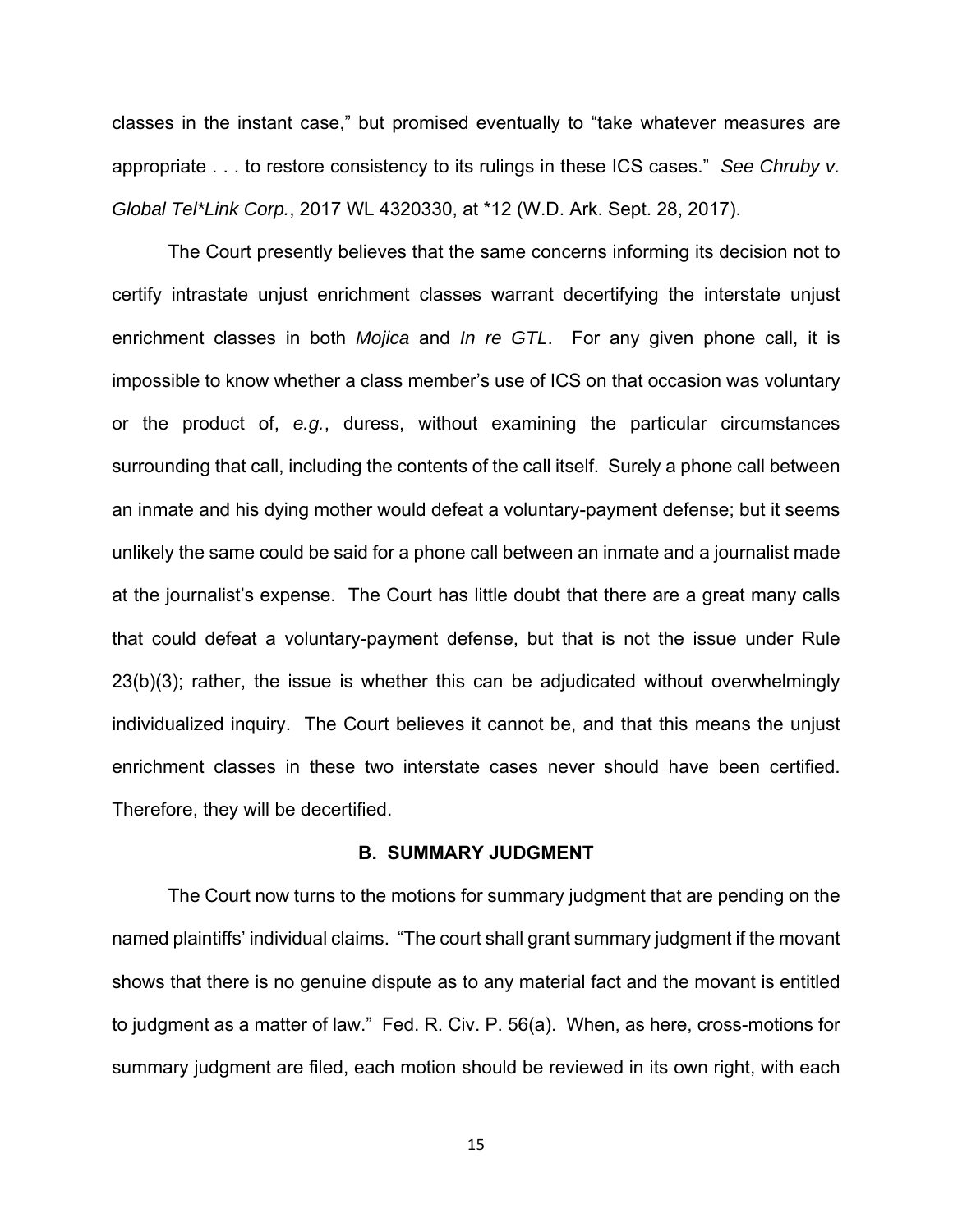side "entitled to the benefit of all inferences favorable to them which might reasonably be drawn from the record." Wermager v. Cormorant Twp. Bd., 716 F.2d 1211, 1214 (8th Cir. 1983). The Court must view the facts in the light most favorable to the non-moving party, and give the non-moving party the benefit of any logical inferences that can be drawn from the facts. Canada v. Union Elec. Co., 135 F.3d 1211, 1212-13 (8th Cir. 1997). The moving party bears the burden of proving the absence of any material factual disputes. Fed. R. Civ. P. 56(a); Matsushita Elec. Indus. Co. v. Zenith Radio Corp., 475 U.S. 574, 586-87 (1986).

 If the moving party meets this burden, then the non-moving party must "come forward with 'specific facts showing that there is a genuine issue for trial.'" Matsushita, 475 U.S. at 587 (quoting then-Fed. R. Civ. P. 56(e)). These facts must be "such that a reasonable jury could return a verdict for the nonmoving party." Allison v. Flexway Trucking, Inc., 28 F.3d 64, 66 (8th Cir. 1994) (quoting Anderson v. Liberty Lobby, Inc., 477 U.S. 242, 248 (1986)). "The nonmoving party must do more than rely on allegations or denials in the pleadings, and the court should grant summary judgment if any essential element of the prima facie case is not supported by specific facts sufficient to raise a genuine issue for trial." Register v. Honeywell Fed. Mfg. & Techs., LLC, 397 F.3d 1130, 1136 (8th Cir. 2005) (citing Celotex Corp v. Catrett, 477 U.S. 317, 324 (1986)).

#### **1. FCA Claims**

 The plaintiffs in Mojica have filed a Motion for Partial Summary Judgment, asking this Court to enter "judgment in their favor regarding their claim under the FCA for Defendant's practice of inflating interstate calling rates in order to pay site commissions." See Case No. 5:14-cv-5258, Doc. 237, p. 1. As described above in this Opinion and

ヱヶ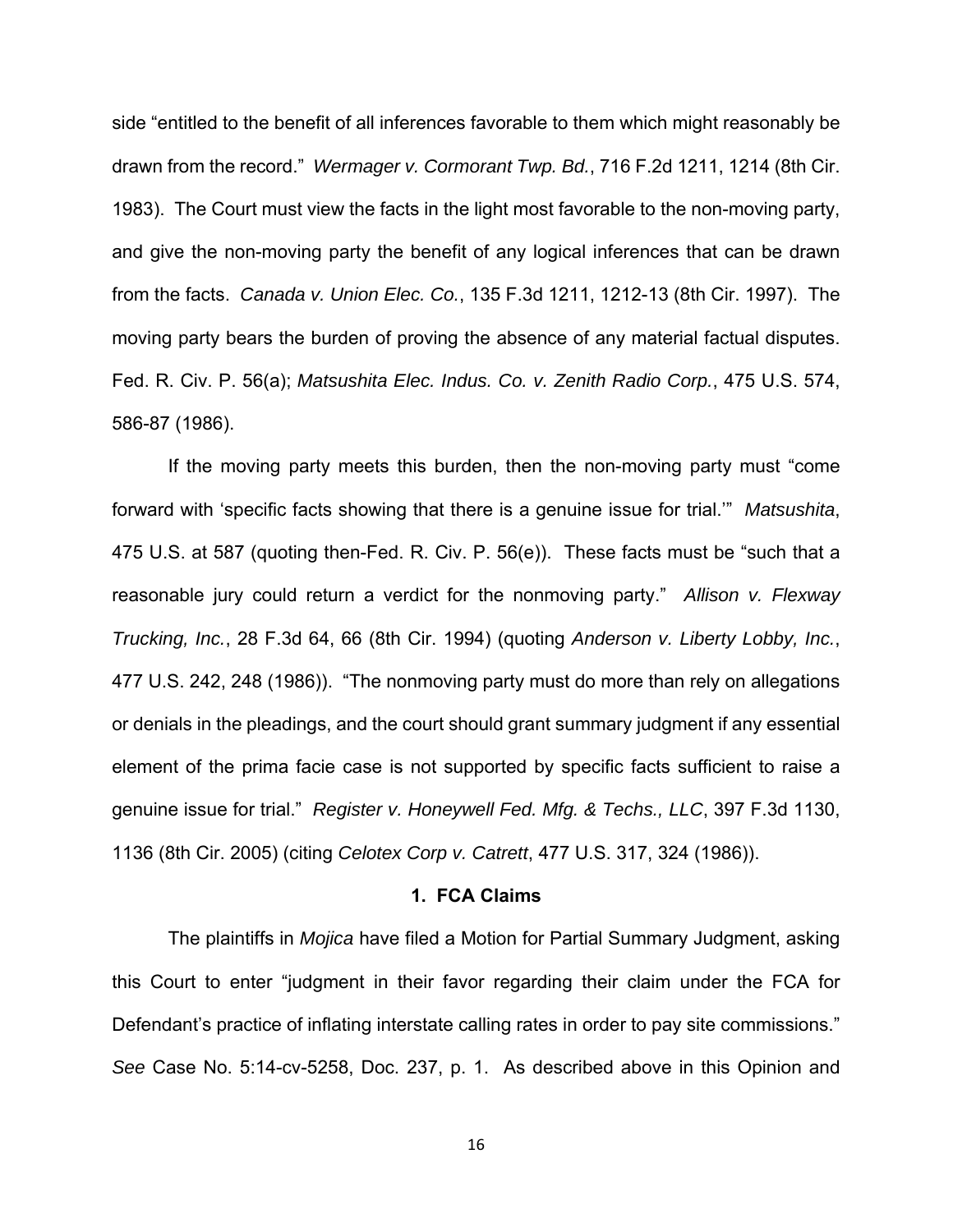Order, the D.C. Circuit's opinion (which was issued after the Mojica plaintiffs filed their Motion for Partial Summary Judgment) forecloses the theory that it is unjust and unreasonable under 47 U.S.C. § 201(b) for the defendants to pass on to users of ICS the cost of site commissions that are a condition precedent of doing business. Therefore, the Mojica plaintiffs' Motion for Partial Summary Judgment will be denied.

 The defendants in both cases have also filed motions for summary judgment. Both defendants argue that the plaintiffs' FCA claims should be dismissed because there has never been any finding by the FCC that the challenged practices are unlawful—or at least none that can survive the D.C. Circuit opinion discussed above. As noted above, a lawsuit in federal district court may be brought under 47 U.S.C. § 207 only if "the FCC could properly hold that a carrier's [practice] is an 'unreasonable practice' deemed 'unlawful' under § 201(b)." See Global Crossing Telecomms., Inc., 550 U.S. at 52-53. And as previously discussed, the D.C. Circuit opinion precludes the FCC from holding that the practice of passing on to ICS users the cost of site commissions that are a condition precedent of doing business. But that is the only theory of liability on which the named plaintiffs have premised their claims under the FCA for unjust and unreasonable calling rates. Therefore, those claims will be dismissed.

 This issue is a bit more complicated with respect to the plaintiffs' claims under the FCA for unjust and unreasonable deposit fees. As was discussed above, the D.C. Circuit held that the FCC's authority to regulate ancillary fees for interstate calls is limited to those which "can be segregated" from ancillary fees for intrastate calls. See Global Tel\*Link, 866 F.3d at 415. But it did affirm that, to the extent that such segregation can be accomplished, the FCC's imposition of ancillary fee caps in connection with interstate

ヱΑ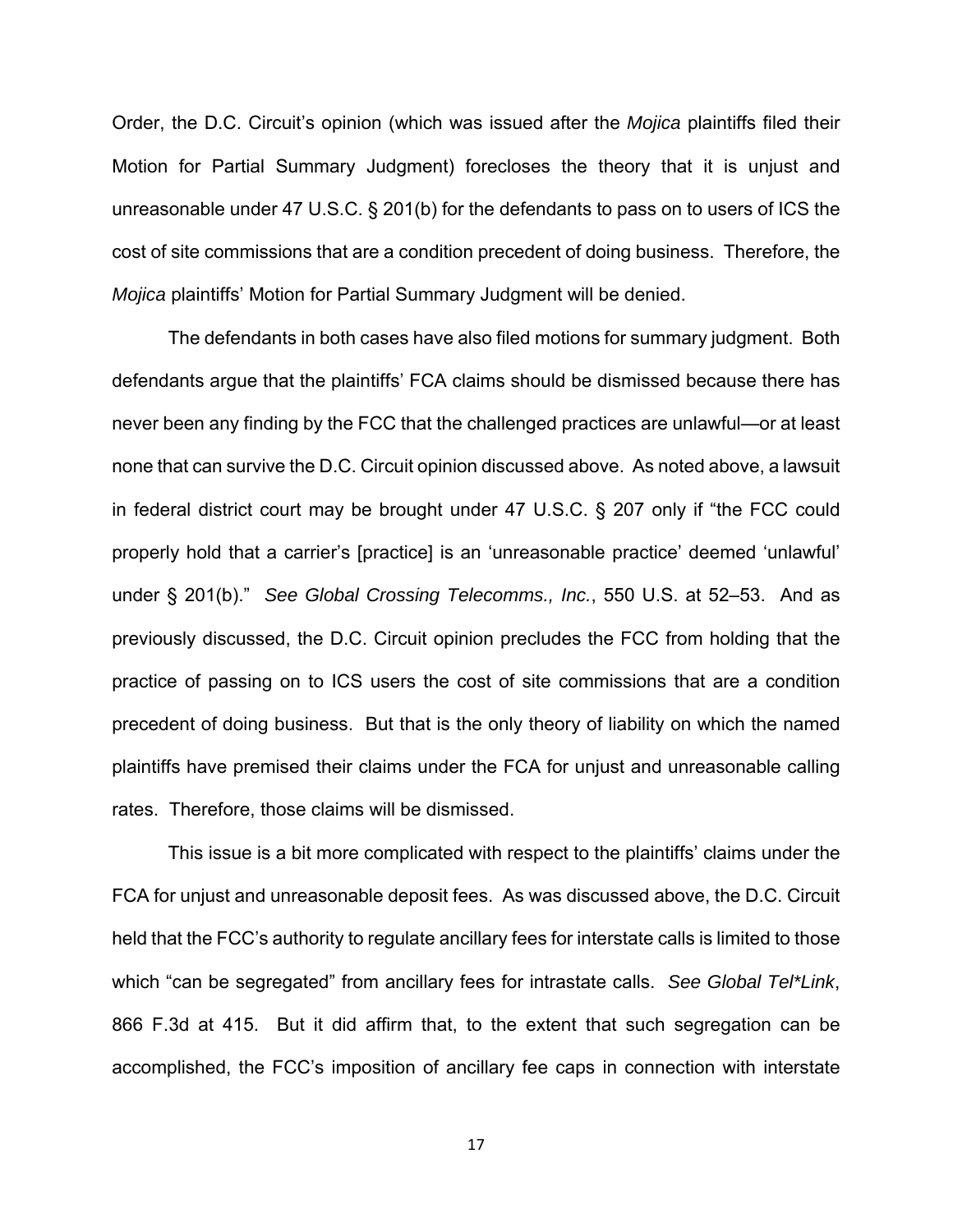calls would be "justified," because otherwise ICS providers could "use ancillary fees as a loophole in avoiding per-minute rate caps." See id.

 However, while that particular holding speaks clearly to the FCC's authority to regulate ancillary fees for interstate calls, it says nothing about what costs the FCC should consider when engaging in such regulation. In the FCC order that was under review, the FCC had concluded that the ancillary fee caps it set therein would "allow ICS providers to recover the costs incurred for providing the ancillary service associated with the relevant fee." See Second Report and Order, 30 FCC Rcd. 12763, 12845 (2015). It seems clear that when setting those ancillary fee caps, the FCC did not account for site commissions as recoverable costs, given that earlier in that same order it had declined to consider site commissions as costs when setting calling rate caps on the grounds that they "often have nothing to do with the provision of ICS" and were "therefore irrelevant to the costs we consider." See id. at 12822 (internal quotation marks omitted). But as discussed above, the D.C. Circuit emphatically disagreed, holding that "[i]f agreeing to pay site commissions is a condition precedent to ICS providers offering their services, those commissions are related to the provision of ICS." See Global Tel\*Link, 866 F.3d at 415. So although the D.C. Circuit remanded the matter of ancillary fee caps for further consideration without addressing their substantive reasonableness, it appears the D.C. Circuit would expect the FCC to take site commissions as recoverable costs into account when determining whether a given ancillary fee is "just and reasonable." See 47 U.S.C.  $§$  201(b).

 However, as with their claims for calling rates, the plaintiffs have not presented any theory of liability or damages on their deposit fee claims in either of the instant cases that

ヱΒ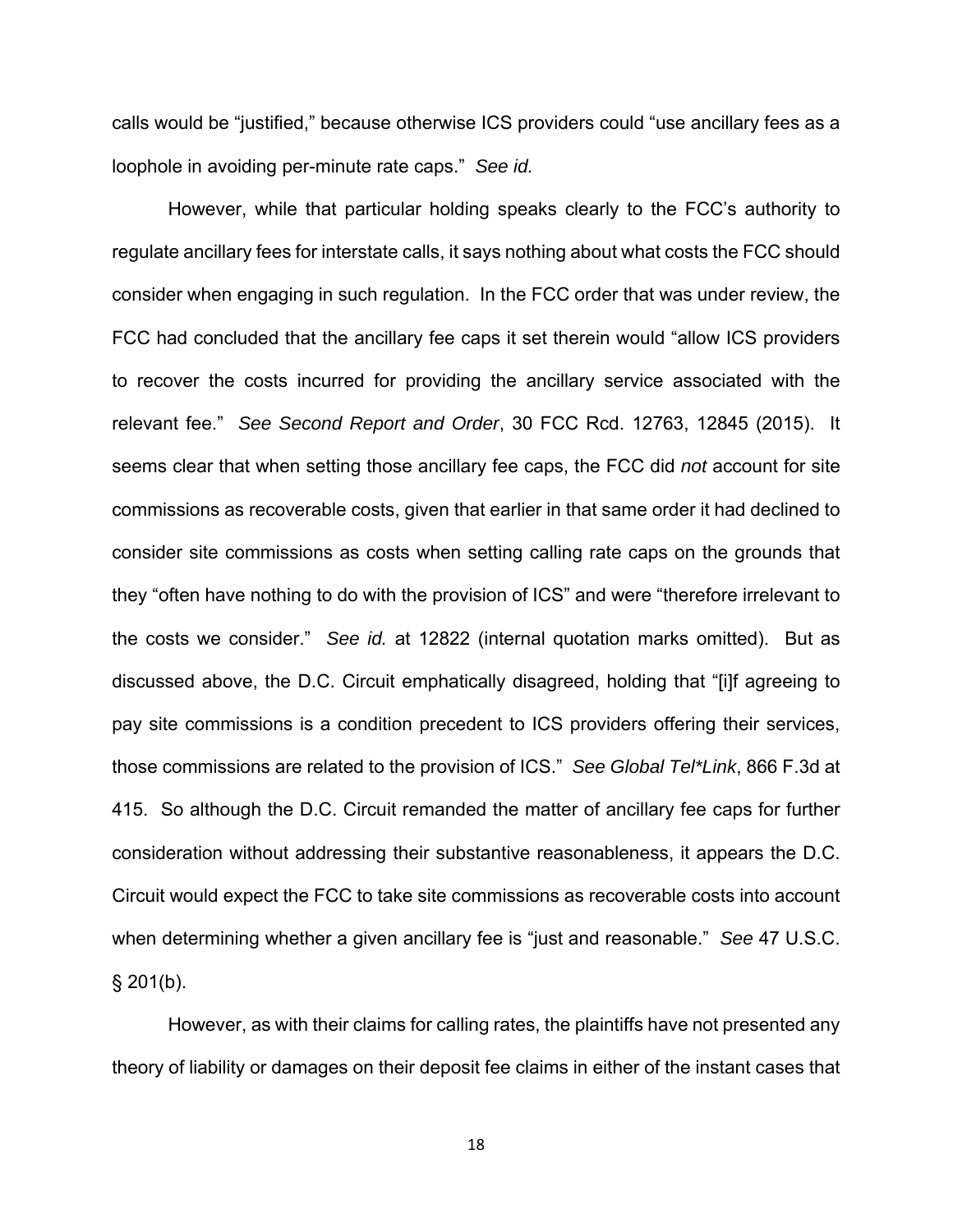accounts for site commissions as recoverable costs. Since the plaintiffs have not advanced a methodology by which the FCC could properly hold, in the wake of the D.C. Circuit opinion, that their deposit fees were unjust or unreasonable, their deposit fee claims will likewise be dismissed. See Global Crossing Telecomms., Inc., 550 U.S. at 52–53

#### **2. Unjust Enrichment Claims**

 Turning now to the individual claims for unjust enrichment in these two cases: the defendants argue that they are entitled to summary judgment on these claims because they are preempted by federal law. The Court agrees.

 47 U.S.C. § 414 states that "[n]othing in [the FCA] shall in any way abridge or alter the remedies now existing at common law or by statute, but the provisions of [the FCA] are in addition to such remedies." The Eighth Circuit interpreted this statute in Firstcom, Inc. v. Qwest Corp., and held that while plaintiffs may bring state-law claims for violations of duties that are not imposed by the FCA, they may not bring state-law claims that "in actuality, seek recovery for [a defendant]'s alleged breach of duties imposed by [the FCA]." See 555 F.3d 669, 678 (8th Cir. 2009). The plaintiffs' FCA claims are premised on the allegation that the defendants charged them unjust and unreasonable rates for ICS, in violation of 47 U.S.C. § 201(b), which requires all charges by regulated entities for interstate phone calls to be "just and reasonable." See Case No. 5:14-cv-5258, Doc. 171, ¶ 45; Case No. 5:14-cv-5275, Doc. 126, ¶ 58. Likewise, the plaintiffs' unjust enrichment claims are premised on the allegation that the defendants unjustly enriched themselves at the plaintiffs' expense by "charging . . . rates and fees that are unjust, unreasonable, and greatly exceed market rates and costs of providing services." See Case No. 5:14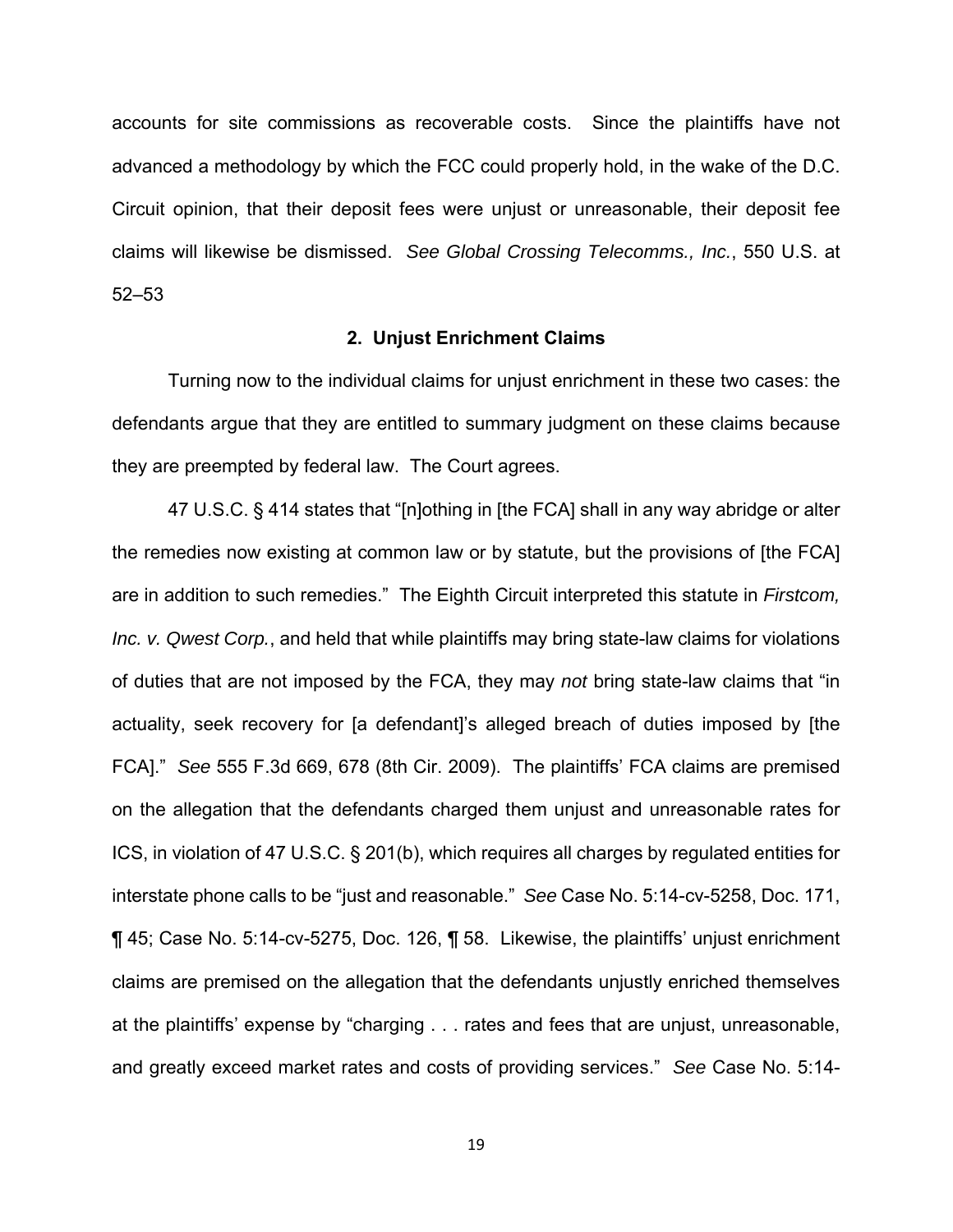cv-5258, Doc. 171, ¶ 50; Case No. 5:14-cv-5275, Doc. 126, ¶ 63. The operative complaint in each case further justifies its unjust enrichment claims by alleging that each defendant "is not entitled to this enrichment, [and] was prohibited from engaging in the acts and practices that generated this enrichment by § 201(b) of the FCA . . . ." See Case No. 5:14-cv-5258, Doc. 171, ¶ 52; Case No. 5:14-cv-5275, Doc. 126, ¶ 65. The plaintiffs nevertheless argue that their unjust enrichment claims are not merely derivative of 47 U.S.C. § 201(b), because "[a]ssuming that the [FCA] did not exist," then under state common-law the defendants still "would not be permitted to engage in" the charging of excessive rates alleged here. See Firstcom, 555 F.3d at 679.

 But be that as it may, the FCA does exist, and 47 U.S.C. § 201(b) speaks directly to the matter of which the plaintiffs complain under either theory of liability: the charging of allegedly unjust and unreasonable rates for interstate phone calls. Since "state law is naturally preempted to the extent of any conflict with a federal statute," Crosby v. Nat'l Foreign Trade Council, 530 U.S. 363, 372 (2000), this gives rise to the related question of whether the common-law of unjust enrichment "stands as an obstacle to the accomplishment and execution of the full purposes and objectives of" the FCA, see Wuebker v. Wilbur-Ellis Co., 418 F.3d 883, 887 (8th Cir. 2005) (quoting Geier v. Am. Honda Motor Co., 529 U.S. 861, 873 (2000)). That question is especially salient in light of the D.C. Circuit's recent opinion in GTL, because the plaintiffs wish to pursue the very theory of liability under state law that this Court has concluded they cannot under the FCA: that the defendants "unjustly enriched [themselves] by using [their] monopoly power to pass on the costs of site commissions" to consumers of ICS. See Doc. 217, p. 17

ヲヰ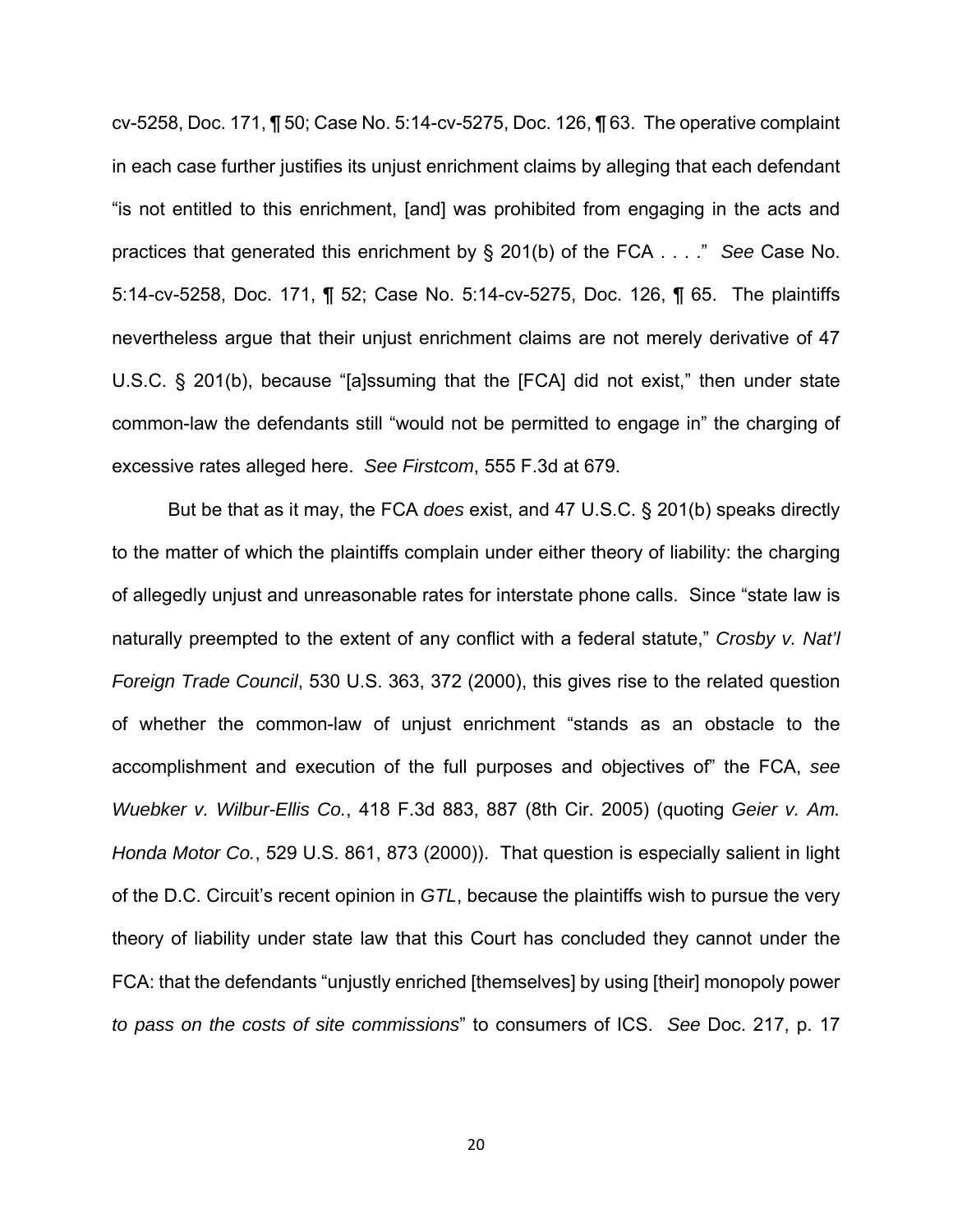(emphasis added). This Court agrees with the Seventh and Tenth Circuits<sup>2</sup> that "[47 U.S.C.] §§ 201 and 202, 'read together, demonstrate a congressional intent that individual long-distance customers throughout the United States receive uniform rates, terms and conditions of service,'" and that this "uniformity principle . . . of the FCA . . . preempts state law challenges to the reasonableness of the rates, terms, and conditions of service provided by telecommunications carriers" for interstate calls. See In re Universal Serv. Fund Tel. Billing Practice Litig., 619 F.3d 1188, 1196–97 (10th Cir. 2010) (quoting Boomer v. AT&T Corp., 309 F.3d 404, 418 (7th Cir. 2002)). To hold otherwise would result "in the very discrimination Congress sought to prevent" through 47 U.S.C. § 202(a)'s mandate that "[i]t shall be unlawful for any common carrier . . . to subject any particular . . . locality to any undue or unreasonable prejudice or disadvantage." See In re Universal Serv. Fund, 619 F.3d at 1197 (quoting Boomer, 309 F.3d at 423). But see Ting v. AT&T, 319 F.3d 1126, 1146 (9th Cir. 2003) (holding that "neither [California's Consumer Legal Remedies Act] nor California's unconscionability law conflicts with § 201(b) or § 202(a), because neither law interferes with Congress' chosen method in effectuating the purposes of the federal law"). Therefore, the plaintiffs' claims for unjust enrichment in both Mojica<sup>3</sup> and In re GTL will be dismissed with prejudice.

<sup>&</sup>lt;sup>2</sup> This Court is unaware of any cases in which the Eighth Circuit has addressed the preemptive effect of the FCA's uniformity principle.

 $3$  Securus, unlike GTL, failed to specifically plead preemption as an affirmative defense in its Answer. See Case No. 5:14-cv-5258, Doc. 174, pp. 8–10. The Mojica plaintiffs contend that Securus has therefore waived the defense of preemption under Fed. R. Civ. P. 8(c). However, the Eighth Circuit has "eschewed a literal interpretation of the Rule that places form over substance, and instead ha[s] held that when an affirmative defense is raised in the trial court in a manner that does not result in unfair surprise, technical failure to comply with Rule 8(c) is not fatal." First Union Nat'l Bank v. Pictet Overseas Trust Corp., Ltd., 477 F.3d 616, 622 (8th Cir. 2007) (internal quotation marks, citations, and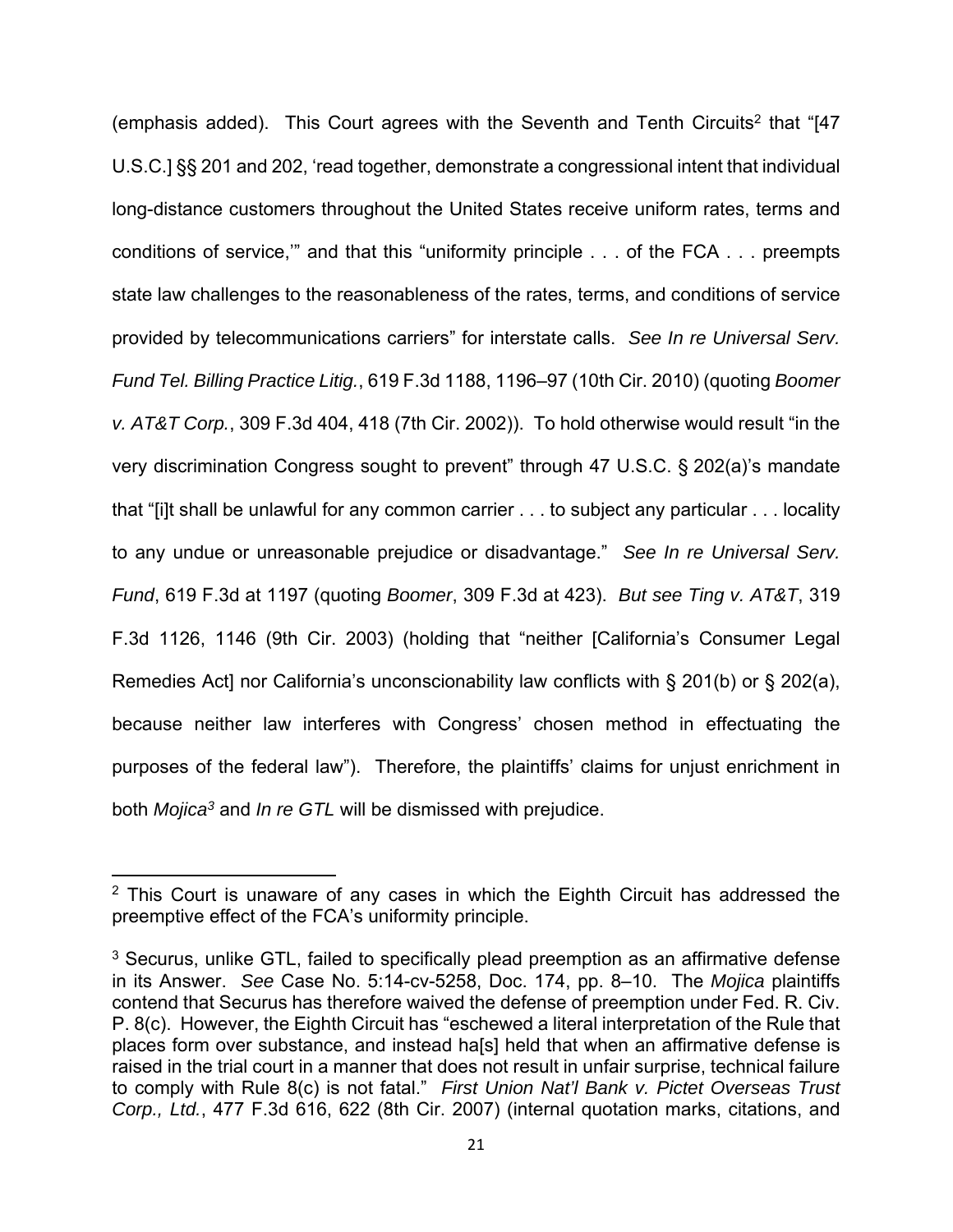# **III. CONCLUSION**

**IT IS THEREFORE ORDERED** that in the case of *Mojica v. Securus Techs., Inc.,* Case No. 5:14-cv-5258:

- Securus's Motion for Class Decertification (Doc. 224) is **GRANTED**;
- Securus's Motion for Summary Judgment (Doc. 232) is **GRANTED**;
- Plaintiffs' Motion for Partial Summary Judgment (Doc. 237) is **DENIED**; and
- Plaintiffs' Motion for Primary Jurisdiction Referral and Stay Pending Referral (Doc. 366) is **DENIED**,

as follows: all classes previously certified in this case are **DECERTIFIED**, and the named plaintiffs' individual claims are **DISMISSED WITH PREJUDICE**. Judgment will enter separately and contemporaneously with this Order.

**IT IS FURTHER ORDERED** that in the case of In re Global Tel\*Link Corp. ICS

Litig., Case No. 5:14-cv-5275:

- Plaintiffs' Motion for Primary Jurisdiction Referral and Stay Pending Referral (Doc. 196) is **DENIED**;
- GTL's Motion to Decertify Class and to Vacate Order Granting Class Certification (Doc. 203) is **GRANTED**; and

alterations omitted). In addition to unfair surprise, the Eighth Circuit also considers unfair prejudice. See id. at 623. Here, the Mojica plaintiffs are neither unfairly surprised nor unfairly prejudiced by permitting Securus to assert the defense of preemption at this stage of proceedings, because: (1) they would have incurred the same expenses regardless of when this defense was asserted, given the similar nature of their unjust enrichment claims to their FCA claims; (2) they have been given "ample opportunity to respond to [the] defense," see Coohey v. United States, 172 F.3d 1060, 1064 n.8 (8th Cir. 1999); and (3) they are represented by the same attorneys who represent the plaintiffs in GTL—in which the defense of preemption was affirmatively pleaded as early as February 13, 2015. See Case No. 5:14-cv-5275, Doc. 31, ¶ 75 (asserting that state law claims "are barred by the Supremacy Clause to the United States Constitution").